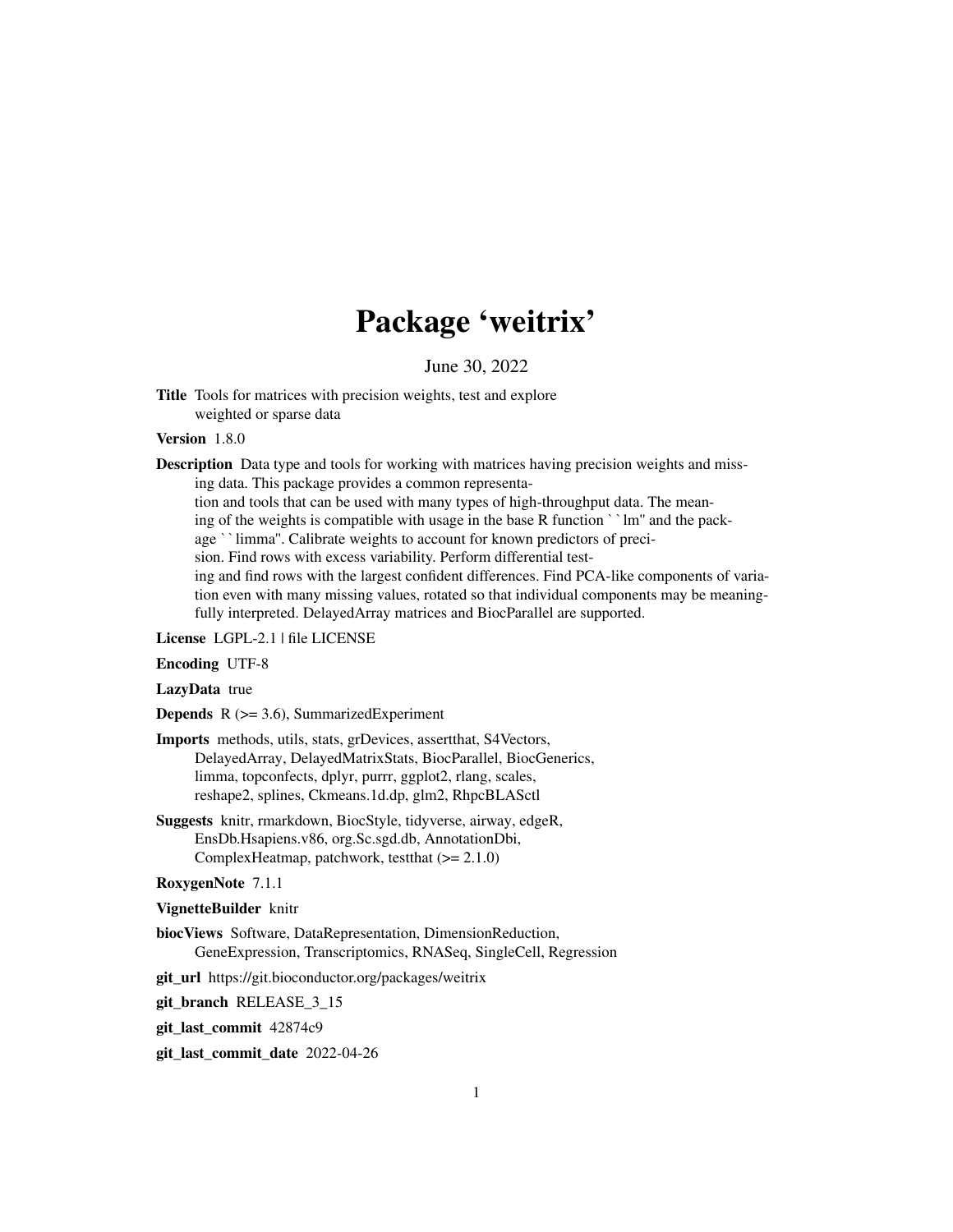<span id="page-1-0"></span>Date/Publication 2022-06-30

Author Paul Harrison [aut, cre] (<<https://orcid.org/0000-0002-3980-268X>>) Maintainer Paul Harrison <paul.harrison@monash.edu>

# R topics documented:

|       | $\overline{7}$ |
|-------|----------------|
|       |                |
|       |                |
|       |                |
|       |                |
|       |                |
|       |                |
|       |                |
|       |                |
|       |                |
|       |                |
|       |                |
|       |                |
|       |                |
|       |                |
|       |                |
| Index | 25             |

as\_weitrix *Convert data to a weitrix*

# Description

Ensure data is a weighted matrix or "weitrix". A weitrix is a SummarizedExperiment or subclass thereof with some metadata fields set. If it is ambiguous how to do this, produce an error.

# Usage

as\_weitrix(object, weights = NULL)

| object  | Object to convert.                                 |
|---------|----------------------------------------------------|
| weights | Optional, weights matrix if not present in object. |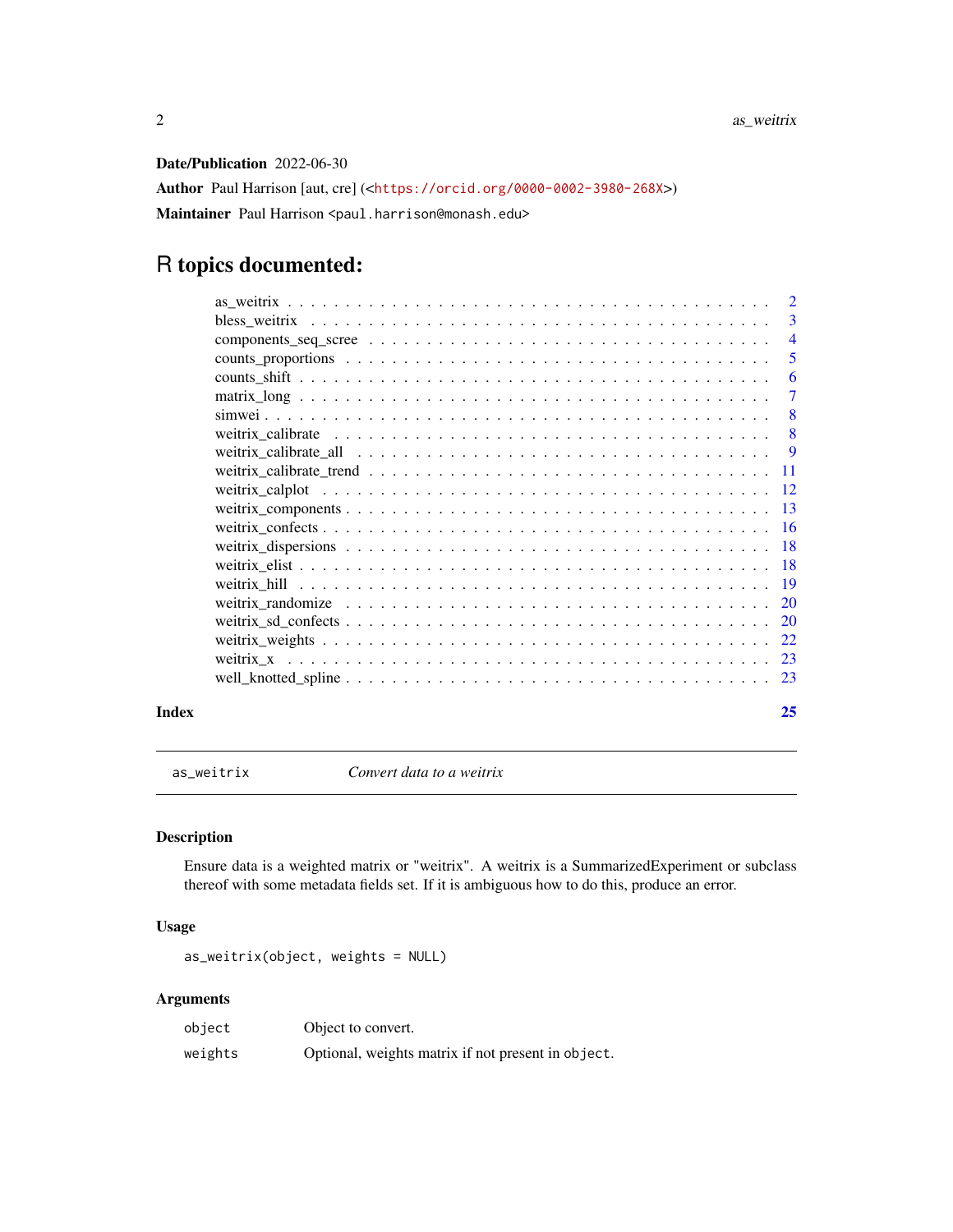# <span id="page-2-0"></span>bless\_weitrix 3

# Details

Input can be a matrix or DelayedArray.

Input can be anything the limma package recognizes, notably the limma EList class (for example as output by voom or vooma).

If weights are not present in "object" and not given with "weights", they default for 0 for NA values and 1 for everything else.

# Value

A SummarizedExperiment object with metadata fields marking it as a weitrix.

#### Examples

```
mat <- matrix(c(1,2,NA,3,NA,4), ncol=2)
weitrix <- as_weitrix(mat)
metadata(weitrix)
weitrix_x(weitrix)
weitrix_weights(weitrix)
```

| bless_weitrix | Bless a SummarizedExperiment as a weitrix |  |
|---------------|-------------------------------------------|--|
|---------------|-------------------------------------------|--|

# Description

Set metadata entries in a SummarizedExperiment object so that it can be used as a weitrix.

# Usage

```
bless_weitrix(object, x_name, weights_name)
```
# Arguments

| object       | A SummarizedExperiment object.                 |
|--------------|------------------------------------------------|
| x_name       | Name of the assay containing the observations. |
| weights_name | Name of the assay containing the weights.      |

#### Value

A SummarizedExperiment object with metadata fields marking it as a weitrix.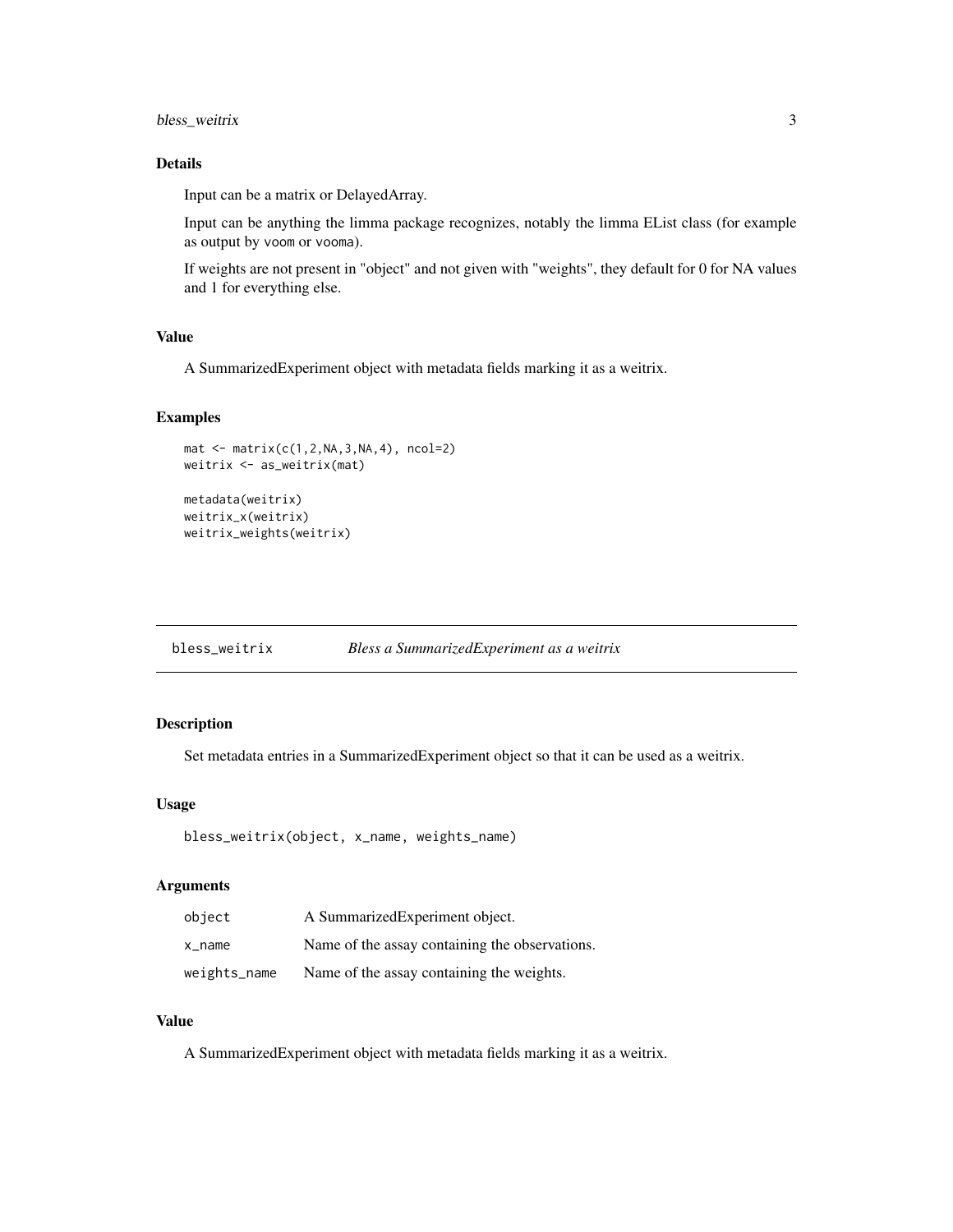#### Examples

```
mat < -matrix(c(1, 2, NA, 3, NA, 4), ncol=2)weights \leq matrix(c(1,0.5,0,2,0,1), ncol=2)
se <- SummarizedExperiment(assays=list(foo=mat, bar=weights))
weitrix <- bless_weitrix(se, "foo", "bar")
metadata(weitrix)
weitrix_x(weitrix)
weitrix_weights(weitrix)
```
components\_seq\_scree *Proportion more variance explained by adding components one at a time*

#### <span id="page-3-1"></span>Description

Based on the output of components\_seq, work out how much further variance is explained by adding further components.

#### Usage

```
components_seq_scree(comp_seq, rand_comp = NULL)
```

```
components_seq_screeplot(comp_seq, rand_comp = NULL)
```
# Arguments

| comp_seq  | A list of Components objects, as produced by components_seq.                                                                        |
|-----------|-------------------------------------------------------------------------------------------------------------------------------------|
| rand_comp | Optional. A Components object with a single component. This should be                                                               |
|           | based on a randomized version of the weitrix, for example as produced by<br>weitrix_components(weitrix_randomize(my_weitrix), p=1). |
|           |                                                                                                                                     |

#### Details

If rand\_comp is given, some possible threshold levels for including further components are also calculated.

The "Parallel analysis" threshold is chosen based on varianced explained by a single component in a randomized weitrix.

The "Optimistic" thresholds are chosen starting from the "Parallel Analysis" threshold. We view the Parallel Analysis threshold as indicating random variance is split amongst an effective number of samples, which will be somewhat smaller than the real number of samples. As each component is accepted, the pool of remaining variance is reduced by its contribution, and also the number of effective samples is reduced by one. The threshold is then the size of the remaining variance pool divided by the effective remaining number of samples. This is a somewhat ad-hoc method, but may indicate more components are justified than by criteria based on a flat threshold.

<span id="page-3-0"></span>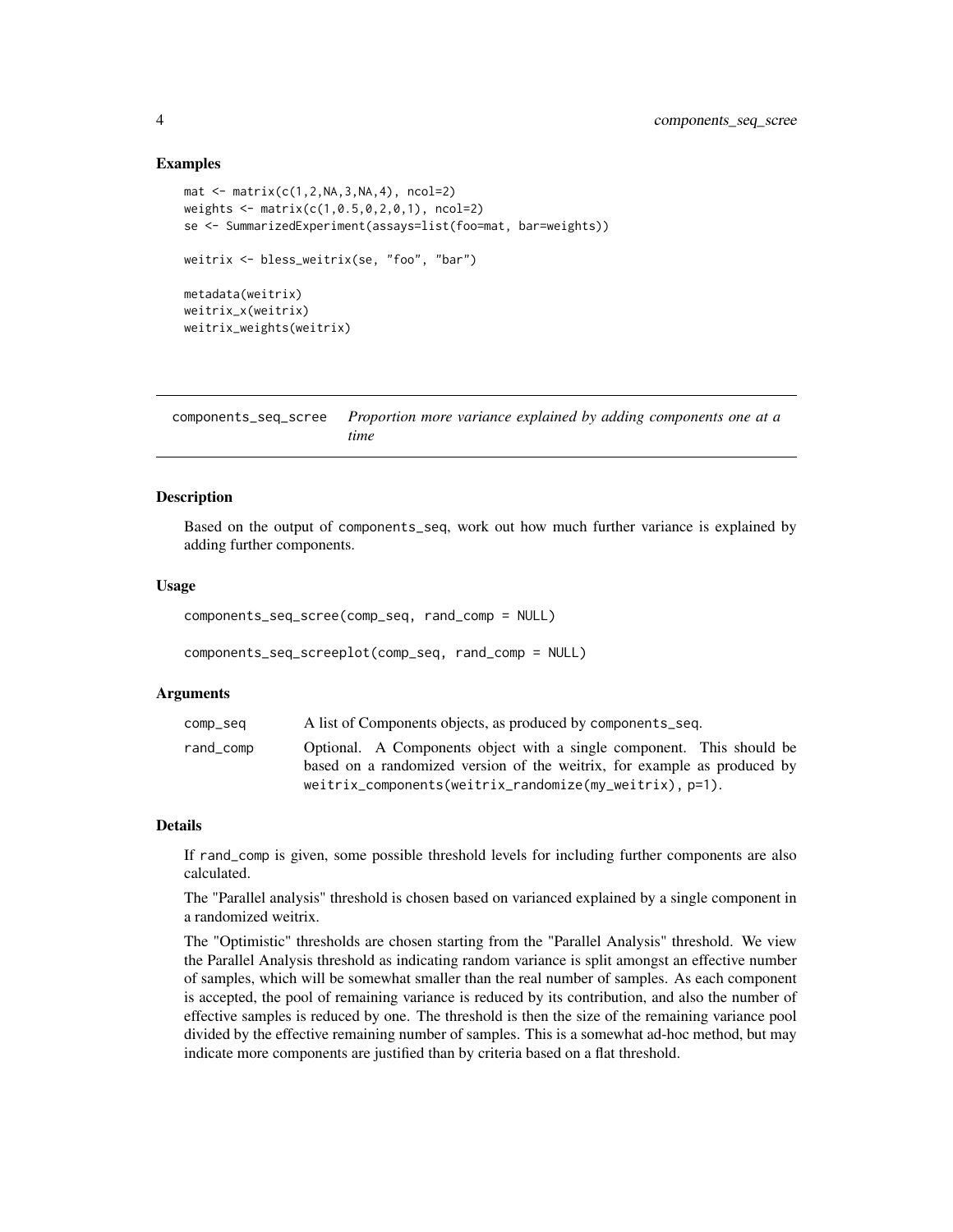<span id="page-4-0"></span>counts\_proportions 5

#### Value

components\_seq\_scree returns a data frame listing the variance explained by each further component.

components\_seq\_screeplot returns a ggplot2 plot object.

# Examples

```
comp_seq <- weitrix_components_seq(simwei, 4, verbose=FALSE)
components_seq_scree(comp_seq)
components_seq_screeplot(comp_seq)
```
counts\_proportions *Produce a weitrix of proportions within groups*

# Description

Produce a weitrix of proportions between 0 and 1. The input is read counts at a collection of features in a collection of samples. The features need to be grouped, for example by gene. The proportions will add to 1 within each group.

# Usage

```
counts_proportions(counts, grouping, verbose = TRUE, typecast = identity)
```
# Arguments

| counts   | A matrix of read counts. Rows are peaks and columns are samples.                                                                                                                |
|----------|---------------------------------------------------------------------------------------------------------------------------------------------------------------------------------|
| grouping | A data frame defining the grouping of features. Should have a column "group"<br>naming the group and a column "name" naming the feature (corresponding to<br>rownames(counts)). |
| verbose  | If TRUE, output some debugging and progress information.                                                                                                                        |
| typecast | A function to convert a matrix to a matrix-like type. Applied at the chunk level,<br>before all chunks are rbinded. Allows use of memory-efficient matrix repre-<br>sentations. |

# Value

A SummarizedExperiment object with metadata fields marking it as a weitrix.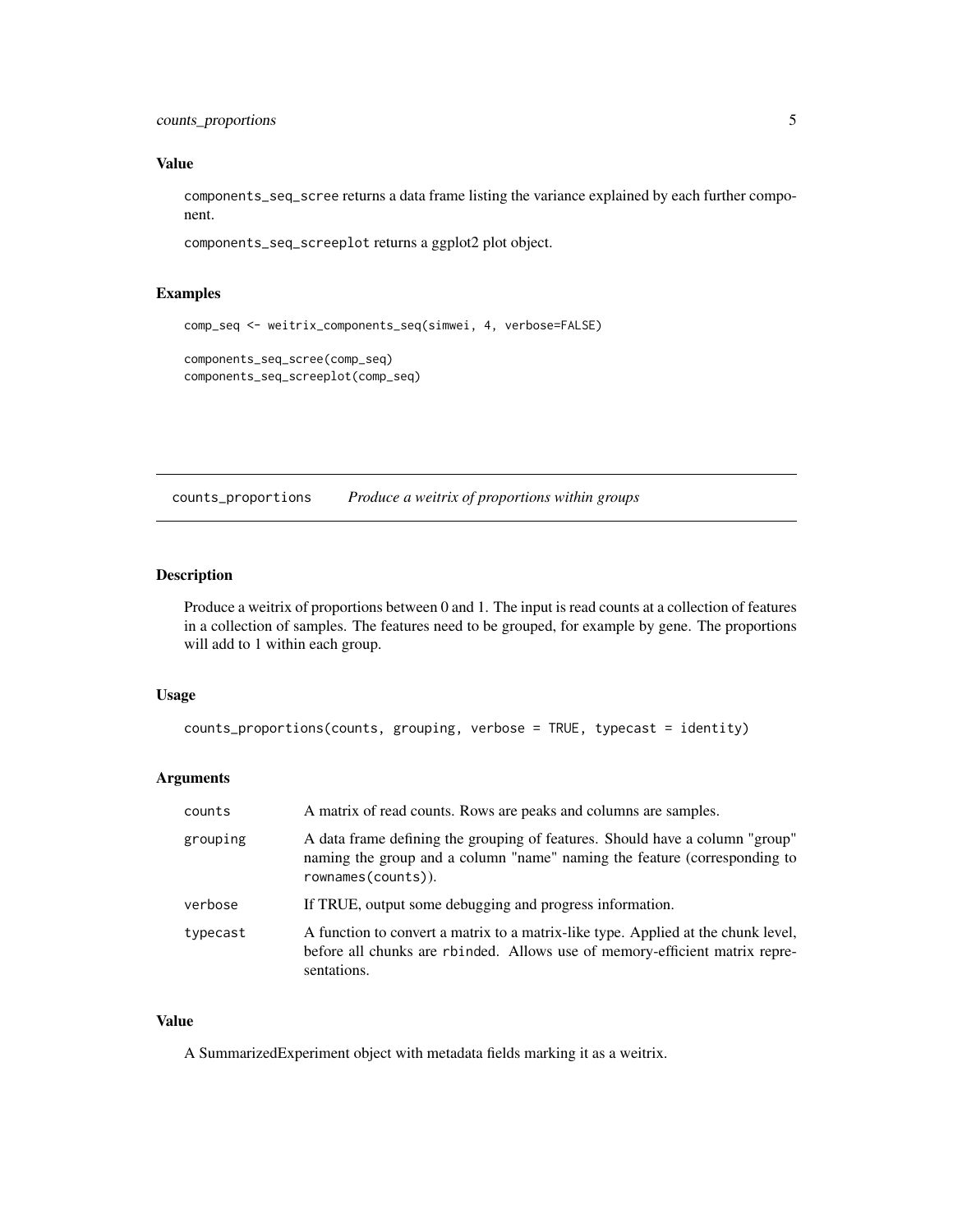#### Examples

```
grouping <- data.frame(
   group=c("A","A","A","B","B"),
   name=c("p1","p2","p3","p4","p5"))
counts <- rbind(
   p1=c(1,2,0),
   p2=c(0,1,0),
   p3=c(1,0,0),
   p4 = c(0, 0, 1),p5=c(0,2,1))
wei <- counts_proportions(counts, grouping)
weitrix_x(wei)
weitrix_weights(wei)
rowData(wei)
```
counts\_shift *Produce a weitrix of shift scores*

# Description

Produce a weitrix of shift scores between -1 and 1. The input is read counts at a collection of peaks (or other features) in a collection of samples. The peaks can be grouped by gene, and are ordered within each gene.

#### Usage

```
counts_shift(counts, grouping, verbose = TRUE, typecast = identity)
```
# Arguments

| counts   | A matrix of read counts. Rows are peaks and columns are samples.                                                                                                                                                                                                    |
|----------|---------------------------------------------------------------------------------------------------------------------------------------------------------------------------------------------------------------------------------------------------------------------|
| grouping | A data frame defining the grouping of peaks into genes. Should have a column<br>"group" naming the gene and a column "name" naming the peak (corresponding<br>to rownames (counts)). Within each group, peak names should be ordered from<br>$5'$ to $3'$ position. |
| verbose  | If TRUE, output some debugging and progress information.                                                                                                                                                                                                            |
| typecast | A function to convert a matrix to a matrix-like type. Applied at the chunk level,<br>before all chunks are rbinded. Allows use of memory-efficient matrix repre-<br>sentations.                                                                                     |

# Details

For a particular gene, a shift score measures measures the tendency of reads to be upstrand (negative) or downstrand (positive) of the average over all samples. Shift scores range between -1 and 1.

<span id="page-5-0"></span>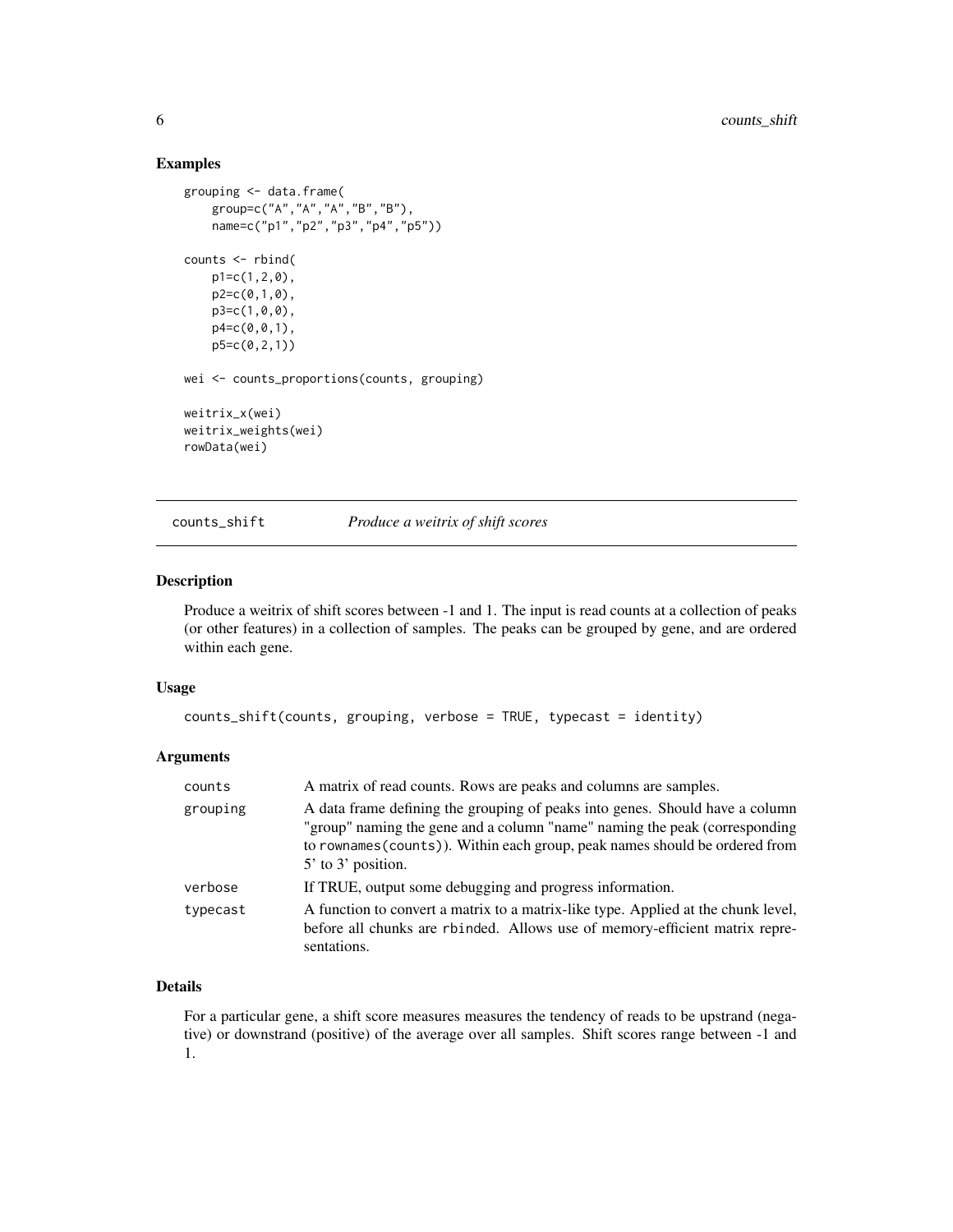# <span id="page-6-0"></span>matrix\_long 7

# Value

A SummarizedExperiment object with metadata fields marking it as a weitrix.

#### Examples

```
grouping <- data.frame(
    group=c("A","A","A","B","B"),
    name=c("p1","p2","p3","p4","p5"))
counts <- rbind(
   p1=c(1,2,0),
   p2=c(0,1,0),
   p3=c(1,0,0),
   p4=c(0,0,1),
   p5=c(0,2,1))
wei <- counts_shift(counts, grouping)
weitrix_x(wei)
weitrix_weights(wei)
rowData(wei)
```
matrix\_long *Convert a matrix to long form for ggplotting*

# Description

A convenience function which melts the matrix and then joins row and column information.

# Usage

```
matrix_long(
  matrix,
  row_info = NULL,
  col_info = NULL,
  varnames = c("name", "col")
\mathcal{L}
```

| matrix   | A matrix, or object that can be converted to a matrix.                                                     |
|----------|------------------------------------------------------------------------------------------------------------|
| row_info | Information about rows of the matrix. A data frame, or object that can be con-<br>verted to a data frame.  |
| col info | Information about columns of the matrix. A data frame, or object that can be<br>converted to a data frame. |
| varnames | Vector of two column names in the output, the first for the row and the second<br>for the column.          |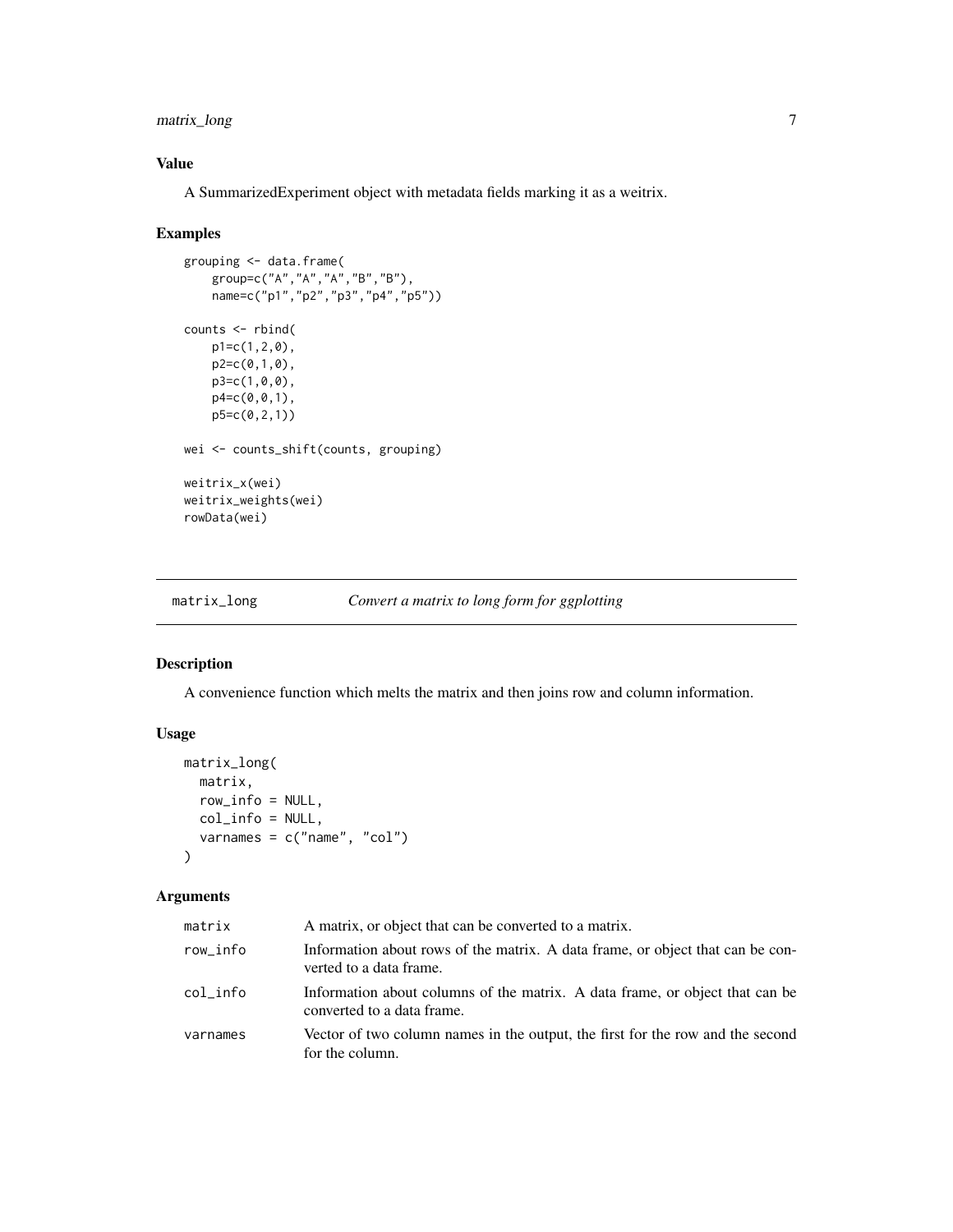# <span id="page-7-0"></span>Value

A data frame containing the matrix and associated information in long format.

#### Examples

```
matrix_long(weitrix_x(simwei), rowData(simwei), colData(simwei))
```
simwei *Simulated weitrix dataset.*

#### Description

This is a small simulated weitrix used in examples. There is one component of variation to be found, plus Gaussian noise with variance inversely proportional to the weights.

# Usage

simwei

#### Format

A weitrix object.

weitrix\_calibrate *Adjust weights row-wise based on given row dispersions*

#### Description

Based on estimated row dispersions, adjust weights in each row.

#### Usage

```
weitrix_calibrate(weitrix, dispersions)
```
#### Arguments

| weitrix     | A weitrix object, or an object that can be converted to a weitrix with as_weitrix. |
|-------------|------------------------------------------------------------------------------------|
| dispersions | A dispersion for each row.                                                         |

# Details

For large numbers of samples this can be based directly on weitrix\_dispersions. For small numbers of samples, when using limma, it should be based on a trend-line fitted to known co-variates of the dispersions. This can be done using weitrix\_calibrate\_trend.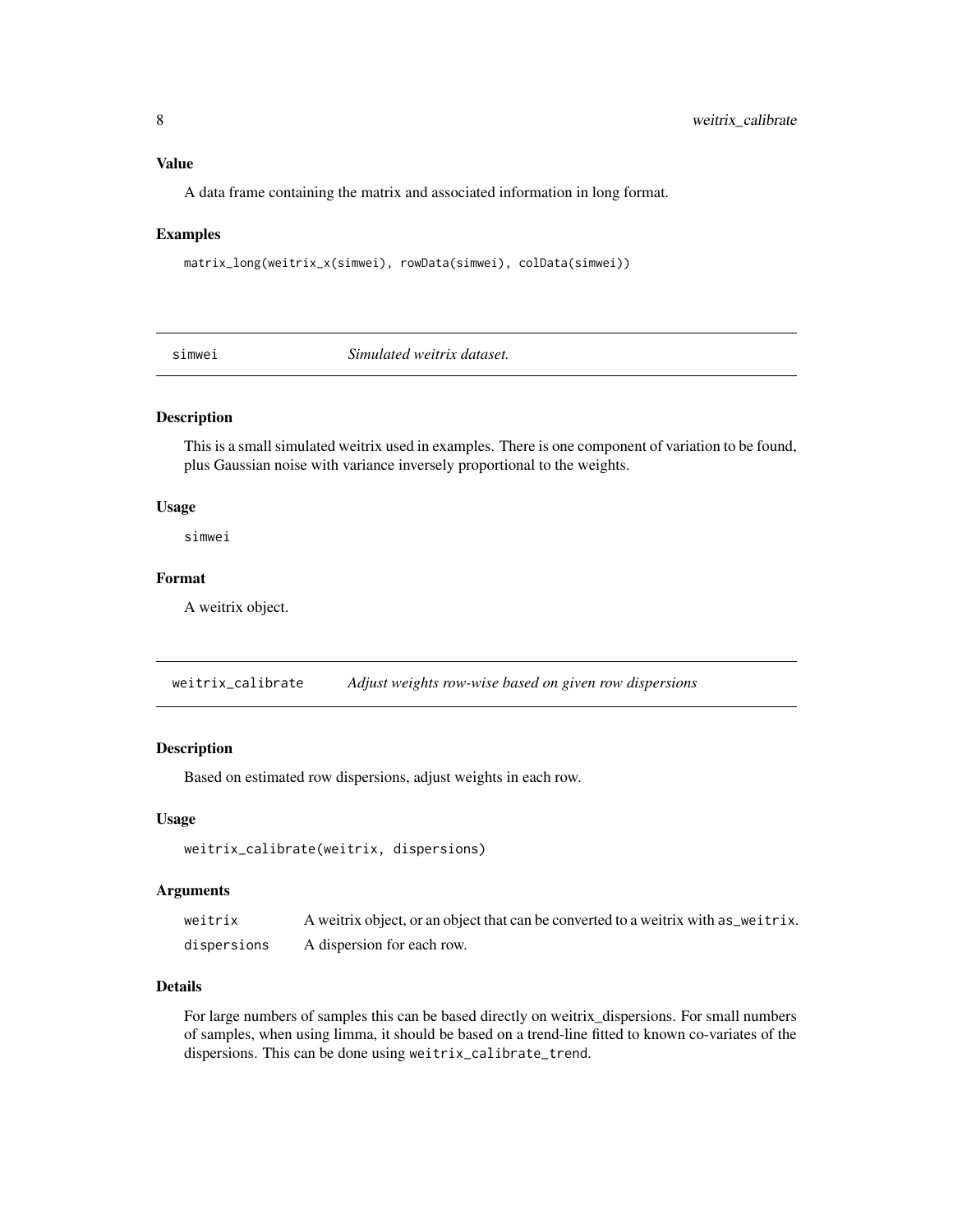<span id="page-8-0"></span>weitrix\_calibrate\_all 9

# Value

A SummarizedExperiment object with metadata fields marking it as a weitrix.

#### Examples

```
# Adjust weights so dispersion for each row is exactly 1. This is dubious
# for a small dataset, but would be fine for a dataset with many columns.
comp <- weitrix_components(simwei, p=1, verbose=FALSE)
disp <- weitrix_dispersions(simwei, comp)
cal <- weitrix_calibrate(simwei, disp)
weitrix_dispersions(cal, comp)
```
weitrix\_calibrate\_all *Adjust weights element-wise by fitting a trend to squared residuals*

# Description

This is a very flexible method of calibrating weights. It should be especially useful if your existing weights account for technical variation, but there is also biological variation. In this case large weights will tend to be overly optimistic, and a non-linear transformation of weights is needed.

# Usage

```
weitrix_calibrate_all(
  weitrix,
  design = -1,
  trend_formula = NULL,
  mu_min = NA,
 mu_max = NA,
  keep\_fit = FALSE)
```

| weitrix       | A weitrix object, or an object that can be converted to a weitrix with as weitrix.                                                                                                                                      |
|---------------|-------------------------------------------------------------------------------------------------------------------------------------------------------------------------------------------------------------------------|
| design        | A formula in terms of colData (weitrix or a design matrix, which will be fitted<br>to the weitrix on each row. Can also be a pre-existing Components object, in<br>which case the existing fits (design frow) are used. |
| trend_formula | A formula specification for predicting squared residuals. See below. If absent,<br>metadata(weitrix)\$weitrix\$calibrate_all_formula is used.                                                                           |
| $mu_m$ in     | When fitting the GLM, omit observations where the estimated mu is less than<br>this value. When calculating weights from the fitted GLM, clip mu to be at least<br>this value.                                          |
| $mu_m$        | When fitting the GLM, omit observations where the estimated mu is greater than<br>this value. When calculating weights from the fitted GLM, clip mu to be at most<br>this value.                                        |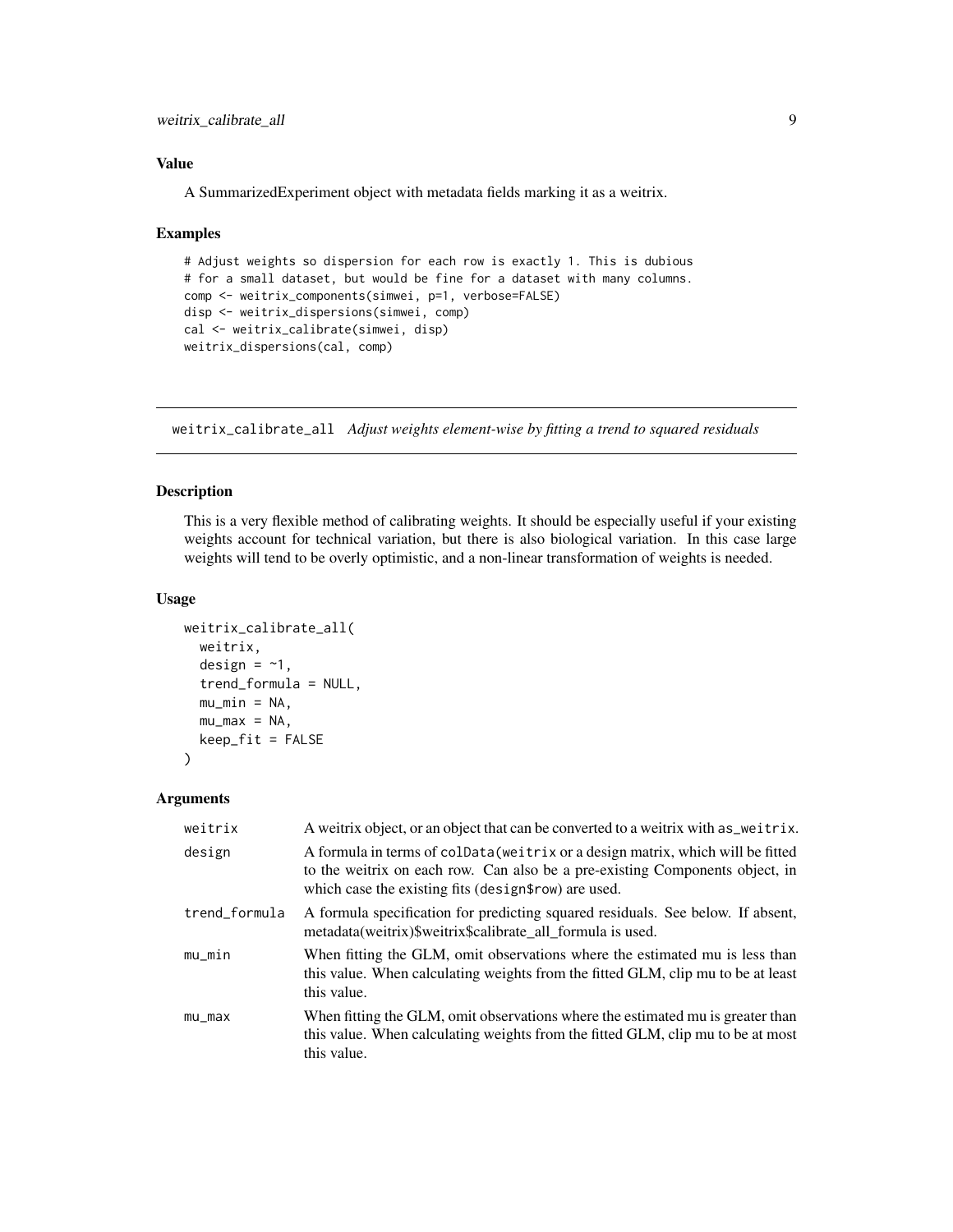# 10 weitrix\_calibrate\_all

keep\_fit Keep glm fit and the data used to create it. This can be large! If TRUE, these will be stored in metadata(weitrix)\$weitrix\$all\_fit and metadata(weitrix)\$weitrix\$all\_data.

# Details

Residuals are found relative to a fitted model. A trend model is then fitted to the squared residuals using a gamma GLM with log link function. Weitrix weights are set based on the inverse of the fitted trend.

Residuals from a fitted model are generally smaller than residuals from the true model. A simple adjustment to the weights is made to account for this. Weights are reduced by a factor of (nncol(design)\*nrow(weitrix))/n where n is the number of non-missing values in the weitrix.

trend\_formula may reference any row or column variables, or mu for the predicted value, or weight for the existing weights, or special factors row and col. Keep in mind also that a log link function is used.

Unlike in weitrix\_calibrate\_trend, existing weights must be explicitly included in the formula if they are to be retained (see examples).

This function is currently not memory efficient, it should be fine for bulk experiments but may struggle for single cell. To reduce memory usage somewhat, when constructing the data frame on which to fit the glm, only columns referenced in trend\_formula are included.

Example formulas:

trend\_formula=~1+offset(-log(weight)) Apply a global scaling, otherwise keeping weights the same.

trend\_formula=~log(weight) Moderate weights by raising them to some power and applying some overall scaling factor. This will allow for biological variation.

trend\_formula=~poly(log(weight),2)) Apply a more complex quadratic curve-based moderation of weights.

trend\_formula=~col+offset(-log(weight)) Calibrate each sample's weights by a scaling factor. Note that due to the simplistic adjustment for using a fitted model rather than the true model, this may give misleading results when the design is unbalanced and there are few samples, i.e. when there are some samples with much higher leverage than others.

trend\_formula=~col\*poly(log(weight),2) Quadratic curve moderation of weights, applied to each sample individually.

# Value

A SummarizedExperiment object with metadata fields marking it as a weitrix.

metadata(weitrix)\$weitrix will contain the fitted trend model, and if requested the data frame used to fit the model.

# Examples

```
simcal <- weitrix_calibrate_all(simwei, ~1, ~log(weight), keep_fit=TRUE)
metadata(simcal)$weitrix$all_fit
```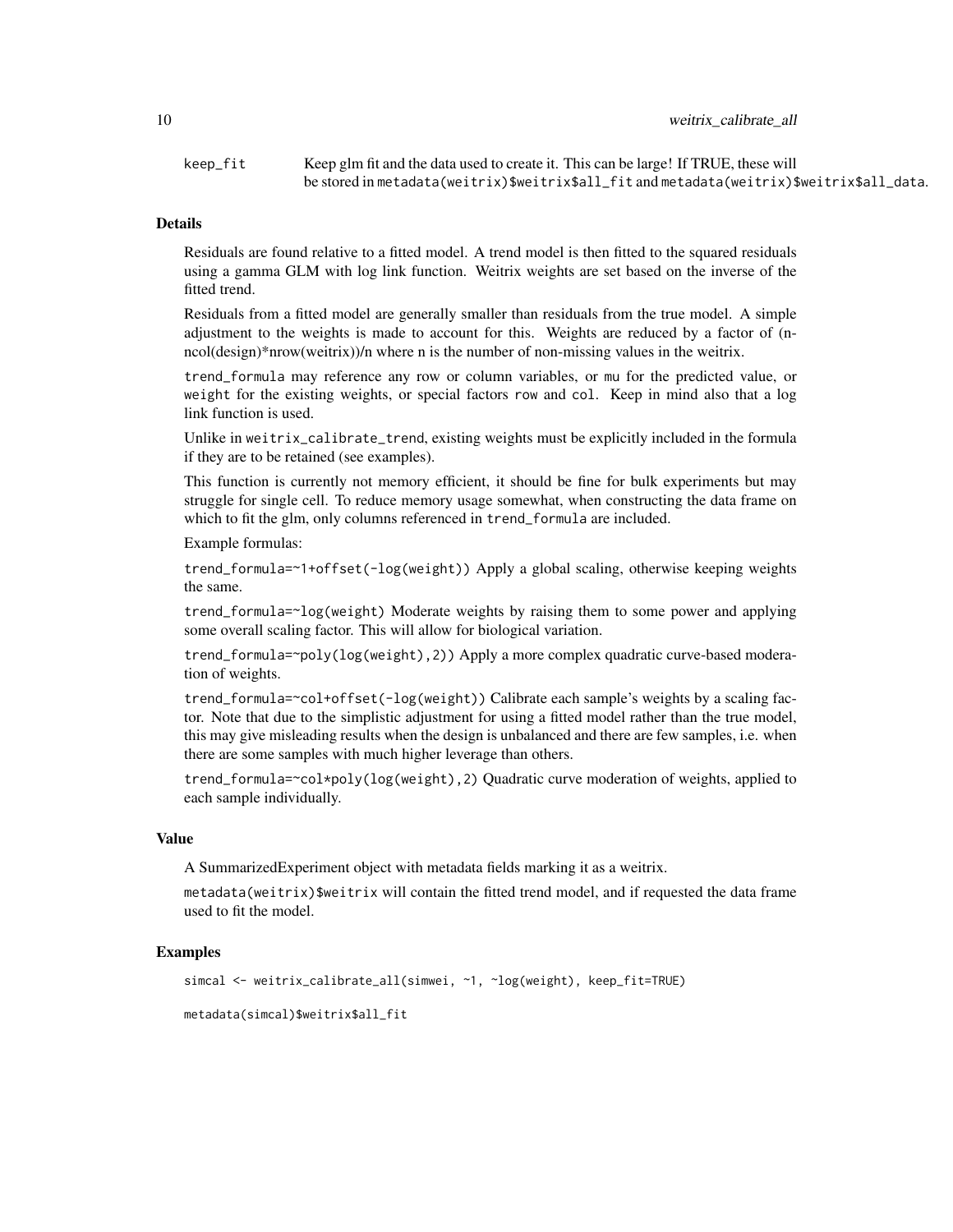<span id="page-10-0"></span>weitrix\_calibrate\_trend

*Adjust weights row-wise by fitting a trend to estimated dispersions*

#### Description

Dispersions are estimated using weitrix\_dispersions. A trend line is then fitted to the dispersions using a gamma GLM with log link function. Weitrix weights are calibrated based on this trend line.

# Usage

```
weitrix_calibrate_trend(weitrix, design = ~1, trend_formula = NULL)
```
# Arguments

| weitrix       | A weitrix object, or an object that can be converted to a weitrix with as weitrix.                                                                                                                                      |
|---------------|-------------------------------------------------------------------------------------------------------------------------------------------------------------------------------------------------------------------------|
| design        | A formula in terms of coldata (weitrix or a design matrix, which will be fitted<br>to the weitrix on each row. Can also be a pre-existing Components object, in<br>which case the existing fits (design\$row) are used. |
| trend_formula | A formula specification for predicting log dispersion from columns of row-<br>Data(weitrix). If absent, metadata(weitrix)\$weitrix\$calibrate trend formula is<br>used.                                                 |

# Value

A SummarizedExperiment object with metadata fields marking it as a weitrix.

Several columns are added to the rowData:

- deg\_free Degrees of freedom for dispersion calculation.
- dispersion\_before Dispersion before calibration.
- dispersion trend Fitted dispersion trend.
- dispersion\_after Dispersion for these new weights.

# Examples

```
rowData(simwei)$total_weight <- rowSums(weitrix_weights(simwei))
# To estimate dispersions, use a simple model containing only an intercept
# term. Model log dispersion as a straight line relationship with log total
# weight and adjust weights to remove any trend.
cal <- weitrix_calibrate_trend(simwei,~1,trend_formula=~log(total_weight))
# This dataset has few rows, so calibration like this is dubious.
# Predictors in the fitted model are not significant.
summary( metadata(cal)$weitrix$trend_fit )
```
# Information about the calibration is added to rowData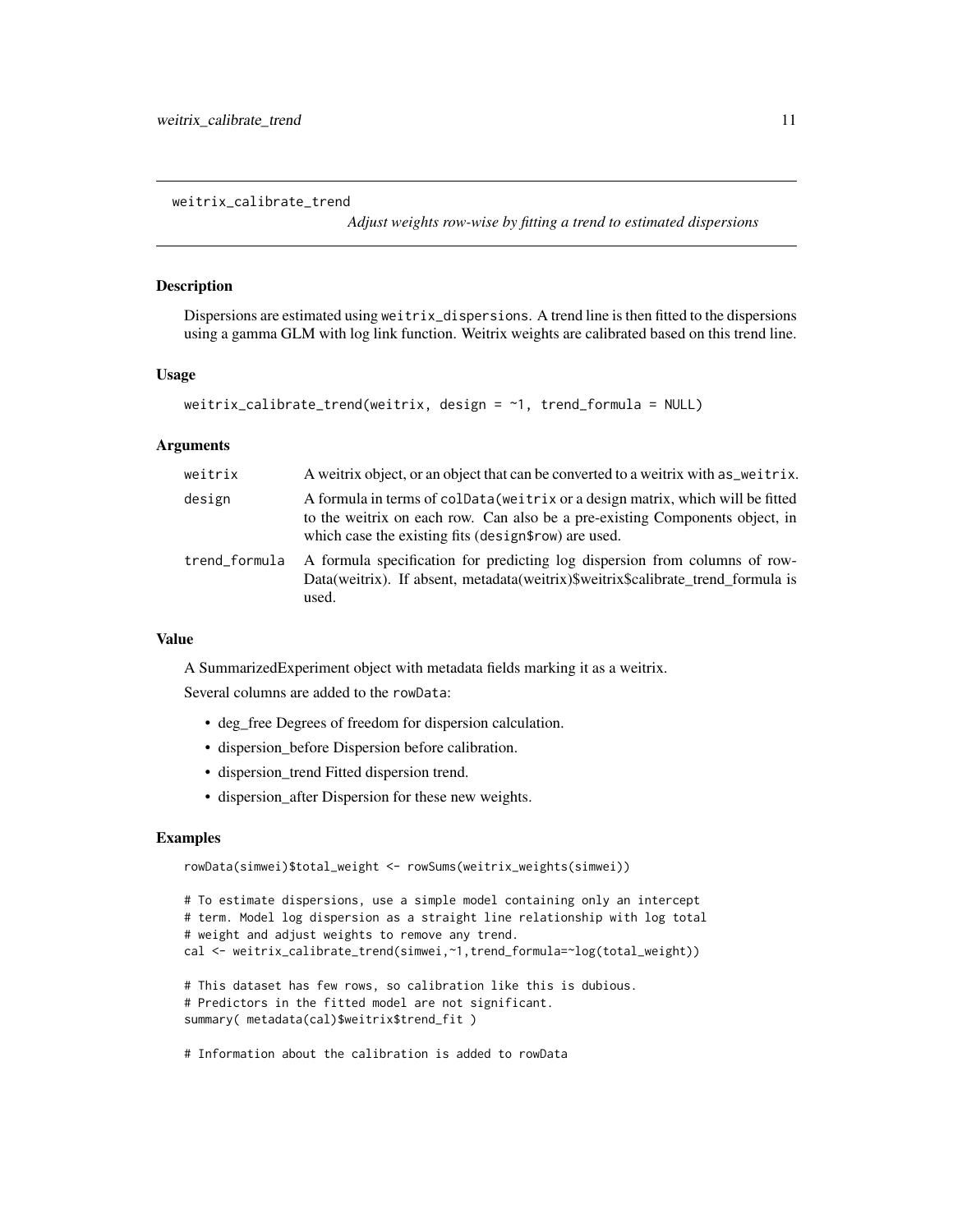```
rowData(cal)
# A Components object may also be used as the design argument.
comp <- weitrix_components(simwei, p=1, verbose=FALSE)
cal2 <- weitrix_calibrate_trend(simwei,comp,trend_formula=~log(total_weight))
rowData(cal2)
```
weitrix\_calplot *Weight calibration plots, optionally versus a covariate*

# Description

Various plots based on weighted squared residuals of each element in the weitrix. weight\*residual^2 is the Pearson residual for a gamma GLM plus one, as used by weitrix\_calibrate\_all.

# Usage

```
weitrix_calplot(
 weitrix,
 design = \sim1,
  covar,
  cat,
  funnel = FALSE,guides = TRUE
)
```

| weitrix | A weitrix object, or an object that can be converted to a weitrix with as weitrix.                                                              |
|---------|-------------------------------------------------------------------------------------------------------------------------------------------------|
| design  | A formula in terms of coldata (weitrix or a design matrix, which will be fitted<br>to the weitrix on each row. Can also be a Components object. |
| covar   | Optional. A covariate. Specify as you would with ggplot2::aes. Can be a<br>matrix of the same size as weitrix.                                  |
| cat     | Optional. A categorical variable to break down the data by. Specify as you<br>would with ggplot2::aes.                                          |
| funnel  | Flag. Produce a funnel plot? Note: covar can not be used for funnel plots.                                                                      |
| guides  | Show blue guide lines.                                                                                                                          |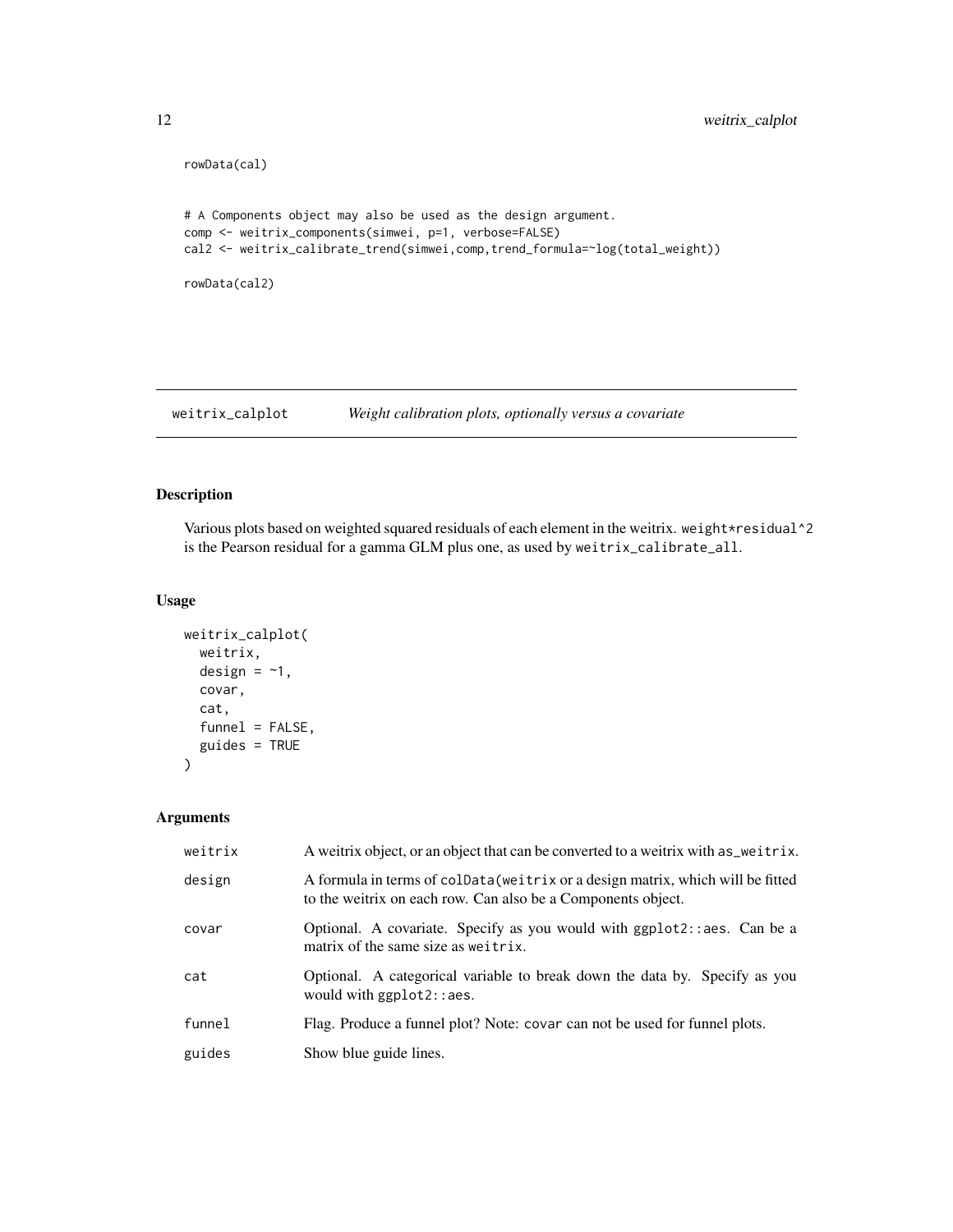#### <span id="page-12-0"></span>Details

This function is not memory efficient. It is suitable for typical bulk data, but generally not not for single-cell.

Defaults to a boxplot of sqrt(weight) weighted residuals. Blue guide bars are shown for the expected quartiles, these will ideally line up with the boxplot.

If cat is given, it will be used to break the elements down into categories.

If covar is given, sqrt(weight) weighted residuals are plotted versus the covariate, with red trend lines for the mean and for the mean +/- one standard deviation. If the weitrix is calibrated, the trend lines should be horizontal lines with y intercept close to -1, 0 and 1. Blue guide lines are shown for this ideal outcome.

Any of the variables available with weitrix\_calibrate\_all can be used for covar or cat.

# Value

A ggplot2 plot.

#### Examples

```
weitrix_calplot(simwei, ~1)
weitrix_calplot(simwei, ~1, covar=mu)
weitrix_calplot(simwei, ~1, cat=col)
# weitrix_calplot should generally be used after calibration
cal <- weitrix_calibrate_all(simwei, ~1, ~col+log(weight))
weitrix_calplot(cal, ~1, cat=col)
# You can use a matrix of the same size as the weitrix as a covariate.
# It will often be useful to assess vs the original weighting.
weitrix_calplot(cal, ~1, covar=weitrix_weights(simwei))
```
weitrix\_components *Principal components of a weitrix*

#### Description

Finds principal components of a weitrix. If varimax rotation is enabled, these are then rotated to enhance interpretability.

#### Usage

```
weitrix_components(
  weitrix,
  p = 0,
  design = -1,
  n_restarts = 3,
```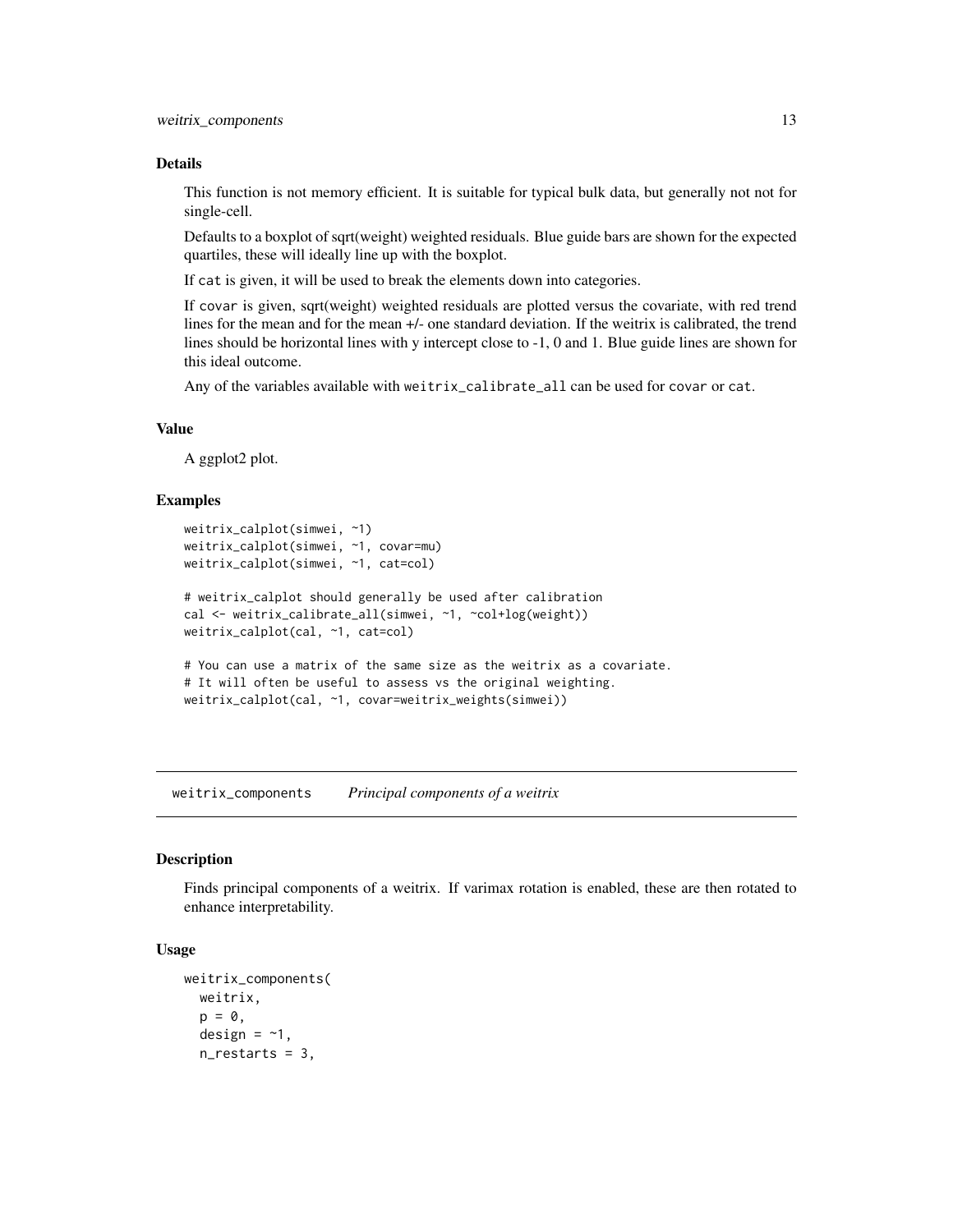```
max\_iter = 1000,
  tol = 1e-05,use\_varimax = TRUE,
  initial = NULL,
  verbose = TRUE
)
weitrix_components_seq(
  weitrix,
  p,
  design = -1,
  n_restarts = 3,
  max\_iter = 1000,
  tol = 1e-05,use_varimax = TRUE,
  verbose = TRUE
\mathcal{L}
```
# Arguments

| A weitrix object, or an object that can be converted to a weitrix with as_weitrix.                                                                                                                                                                                                                                                              |
|-------------------------------------------------------------------------------------------------------------------------------------------------------------------------------------------------------------------------------------------------------------------------------------------------------------------------------------------------|
| Number of components to find.                                                                                                                                                                                                                                                                                                                   |
| A formula referring to colData (weitrix) or a matrix, giving predictors of a<br>linear model for the experimental design. By default only an intercept term<br>is used, i.e. rows are centered before finding components. A more complex<br>formula might be used to account for batch effects. ~0 can be used if rows are<br>already centered. |
| Number of restarts of the iteration to use.                                                                                                                                                                                                                                                                                                     |
| Maximum iterations.                                                                                                                                                                                                                                                                                                                             |
| Stop iterating if R-squared increased by less than this amount in an iteration.                                                                                                                                                                                                                                                                 |
| Use varimax rotation to enhance interpretability of components.                                                                                                                                                                                                                                                                                 |
| Optional, an initial guess for column components (scores). Can have fewer<br>columns than p, in which remaining components are initialized randomly. Can<br>have more columns than p, in which case a randomly chosen subspace is used<br>in each restart.                                                                                      |
| Show messages about the progress of the iterations.                                                                                                                                                                                                                                                                                             |
|                                                                                                                                                                                                                                                                                                                                                 |

# Details

Note that this is a slow numerical method to solve a gnarly problem, for the case where weights are not uniform. The case of uniform weights or weights that can be written as an outer product of row and column weights is somewhat faster, however there are much faster algorithms for this available elsewhere.

An iterative method is used, starting from a random initial set of components. It is possible for this to get stuck at a local minimum. To ameliorate this, the iteration is initially run n\_restarts times and the best result used. This is then iterated further. Examine all\_R2s in the output to see if this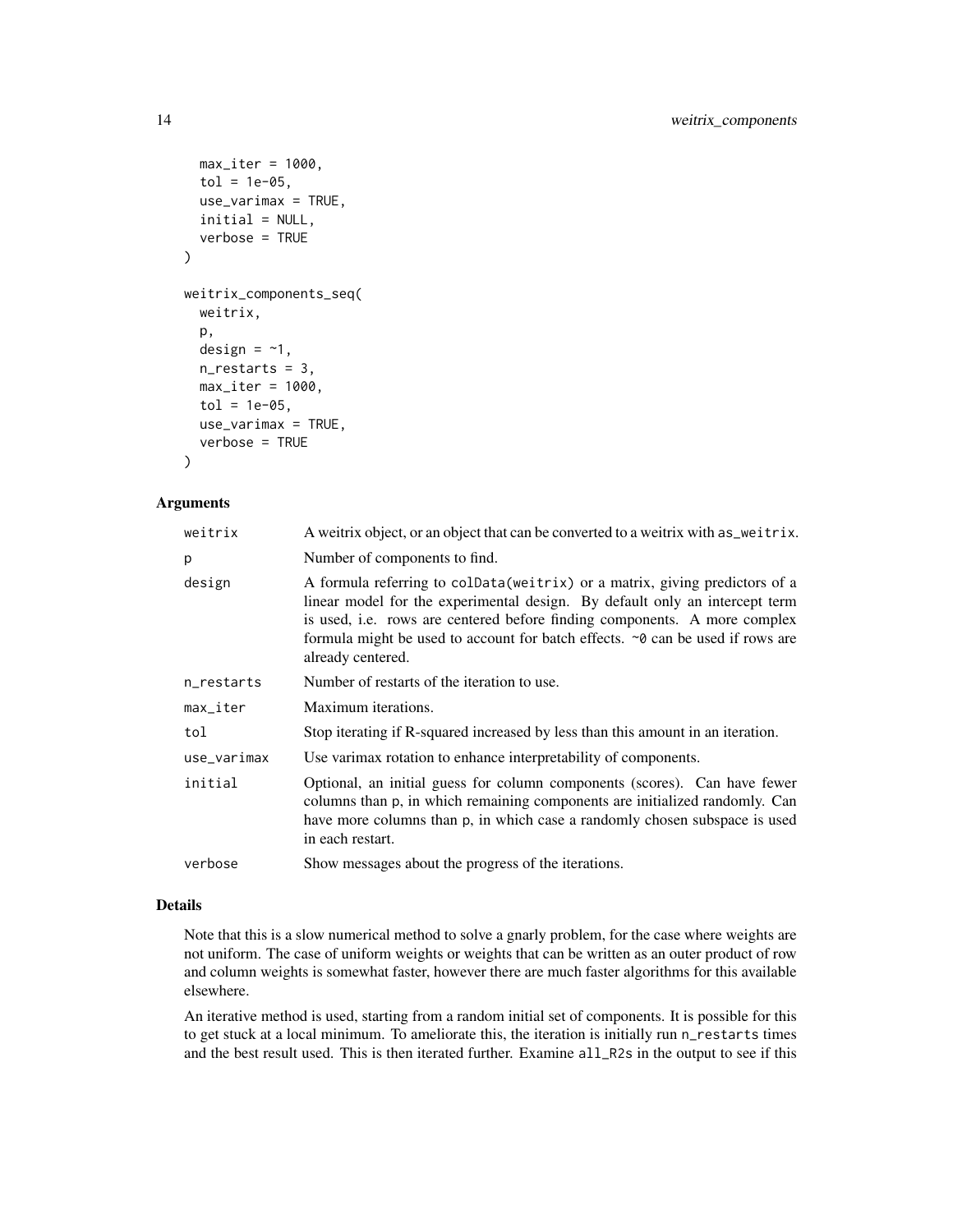is happening – if the values are not all nearly identital, the iteration is sometimes getting stuck at local minima. Increase n\_restarts to increase the odds of finding the global minimum.

#### Value

A "Components" object with the following elements accessible using \$.

- row Row matrix, aka loadings. Rows are rows in the weitrix, and columns contain the experimental design (usually just an intercept term), and components.
- col Column matrix, aka scores. Rows are columns in the weitrix, and columns contain fitted coefficients for the experimental design, and components.
- R2 Weighted R squared statistic. The proportion of total variance explained by the components.
- all\_R2s R2 statistics from all restarts. This can be used to check how consistently the iteration finds optimal components.
- ind\_designColumn indices associated with experimental design.
- ind\_componentsColumn indices associated with components.

For a result comp, the original measurements are approximated by comp\$row %\*% t(comp\$col).

weitrix\_components\_seq returns a list of Components objects, with increasing numbers of components from 1 up to p.

# Functions

- weitrix\_components: Find a matrix decomposition with the specified number of components.
- weitrix\_components\_seq: Produce a sequence of weitrix decompositions with 1 to p components.

#### Examples

```
# Variables in rows, observations in columns, as per Bioconductor convention
dat <- t(iris[,1:4])
```

```
# Find two components
comp <- weitrix_components(dat, p=2, max_iter=5, n_restart=1)
```

```
# Examine row and col matrices
pairs(comp$row, panel=function(x,y) text(x,y,rownames(comp$row)))
pairs(comp$col)
```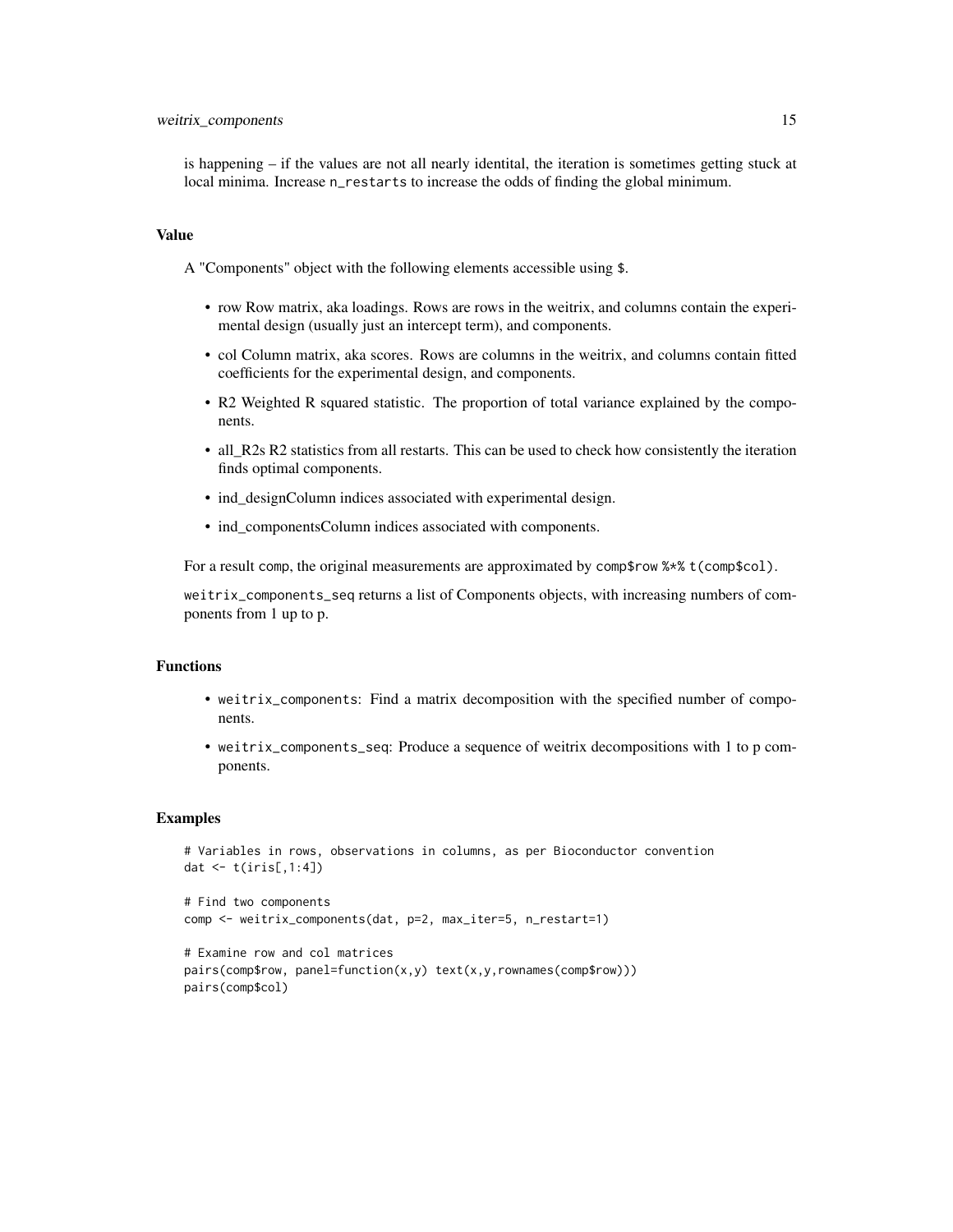<span id="page-15-0"></span>weitrix\_confects *Top confident effects based on one or more contrasts of a linear model for each row*

# Description

This function provides topconfects-style testing of a linear model contrast, as well as a multicontrast extension of this method for F-tests with effect sizes.

# Usage

```
weitrix_confects(
  weitrix,
  design,
  coef = NULL,
  contrasts = NULL,
  effect = c("auto", "contrast", "sd", "cohen_f"),
  dispersion_est = c("ebayes_limma", "row", "none"),
  fdr = 0.05,
  step = NULL,
  full = FALSE\mathcal{L}
```

| weitrix   | A weitrix object, or an object that can be converted to a weitrix with as veitrix.                                                                                                                                                                            |
|-----------|---------------------------------------------------------------------------------------------------------------------------------------------------------------------------------------------------------------------------------------------------------------|
| design    | A formula in terms of coldata (weitrix or a design matrix, which will be fitted<br>to the weitrix on each row. Can also be a pre-existing Components object, in<br>which case the existing fits (design frow) are used.                                       |
| coef      | Give either coef or contrasts but not both. If coef is given, it is converted into<br>a set of contrasts that simply test each given coefficient. Coefficients can be<br>specified by number of name.                                                         |
| contrasts | Give either coef or contrasts but not both. One or more contrasts of interest,<br>i.e. specifications of linear combination of coefficients. Each contrast should be<br>placed in a columns. The number of rows should match the number of coeffi-<br>cients. |
| effect    | Effect to estimate and provide confidence bounds on. See description.                                                                                                                                                                                         |
|           | dispersion_est Method of estimating per-row dispersion. See description.                                                                                                                                                                                      |
| fdr       | False Discovery Rate to control for.                                                                                                                                                                                                                          |
| step      | Granularity of effect sizes to test.                                                                                                                                                                                                                          |
| full      | If TRUE, output some further columns related to the calculations.                                                                                                                                                                                             |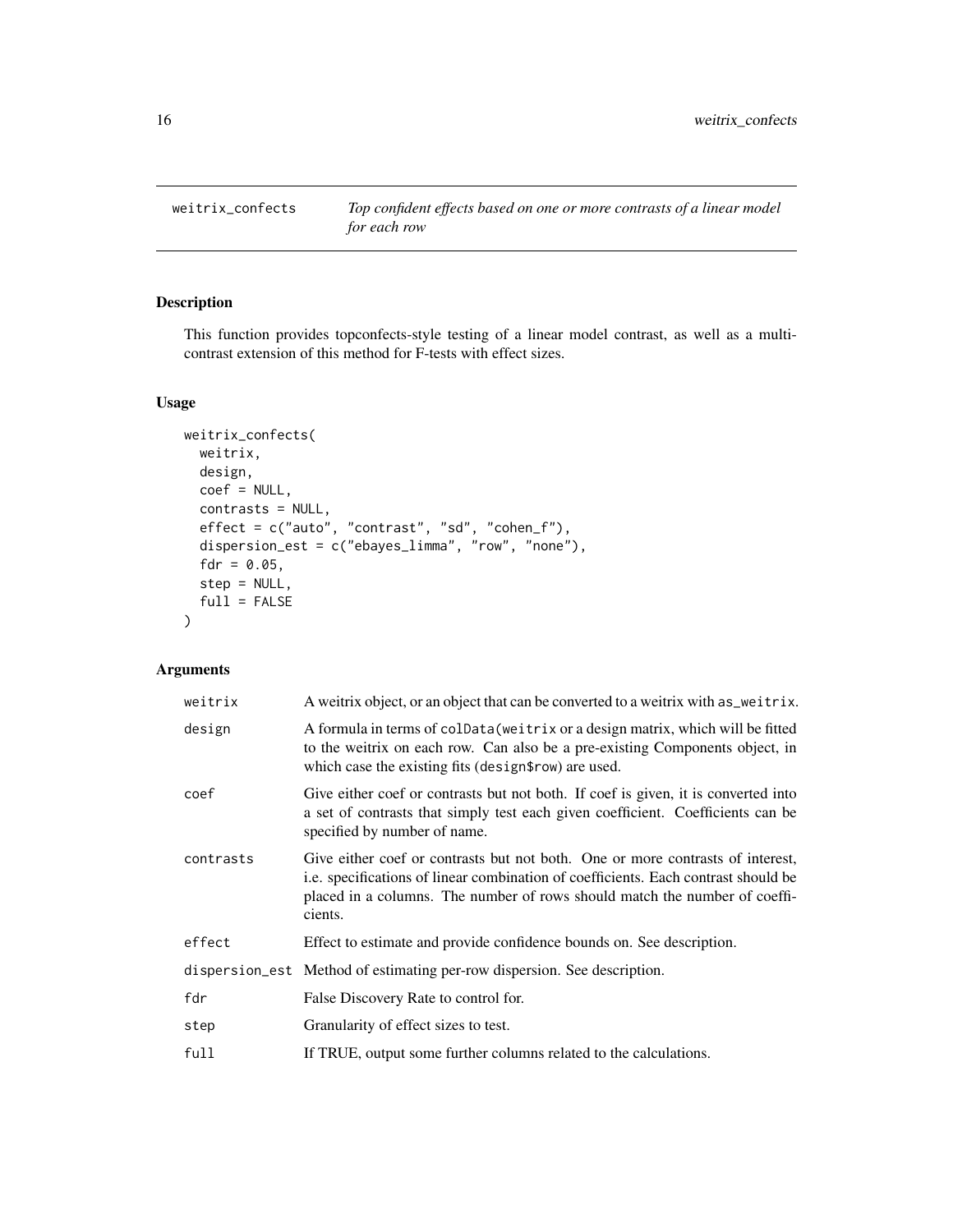#### weitrix\_confects 17

#### Details

Based on the effect argument, the estimated effect may be:

- "auto" Choose "contrast" or "sd" as appropriate.
- "contrast" The estimated contrast. This should produce results identical to a limma-topconfects analysis.
- "sd" Standard deviation explained (i.e. square root of the variance explained) by the part of the model captured by the contrasts provided.
- "cohen\_f" Cohen's f, i.e. the signal to noise ratio. Ranking is similar to traditional ranking of results by p-value.

Based on the dispersion\_est argument, the estimated residual dispersion is estimated as:

- "none" Weitrix is assumed to be fully calibrated already. Dispersion is assumed to be 1. If the assumption is correct, this is most powerful, as there is no uncertainty to the dispersion.
- "row" Dispersion is estimated based on the residuals for each row. With a limited number of columns, this estimate is uncertain (low residual degrees of freedom), so may lack power.
- "ebayes\_limma" Default, recommended. Perform Empricial Bayes squeezing of dispersions, using limma:: squeezeVar. This also reduces the uncertainty about the dispersion (mainfesting as extra "prior" degrees of freedom), increasing the power of the test.

In results from this function, whenever we talk about the mean, standard deviation explained, or typical observation error, this should be understood to be weighted. Standard deviation explained is in the same units as the observations, but its estimation is weighted by the weights, so in a row with some high weight observations and other low weight observations, estimated standard deviation explained will mostly be driven by the high weight observations.

#### Value

A topconfects result. The \$table data frame contains columns:

- effect Estimated effect (as requested using the effect parameter).
- confect An inner confidence bound on effect.
- fdr\_zero FDR-adjusted p-value for the null hypothesis that effect is zero.
- row mean Weighted row mean.
- typical obs err Typical residual standard deviation (square root of variance) associated with observations in this row. Note that each observation has its own associated variance, based on its weight and the row dispersion estimate used. This column is calculated from the weighted average variance of observations.

# Examples

```
# Simplest possible test
```

```
# Which rows have an average different from zero?
weitrix_confects(simwei, ~1, coef="(Intercept)")
```
# See vignettes for more substantial examples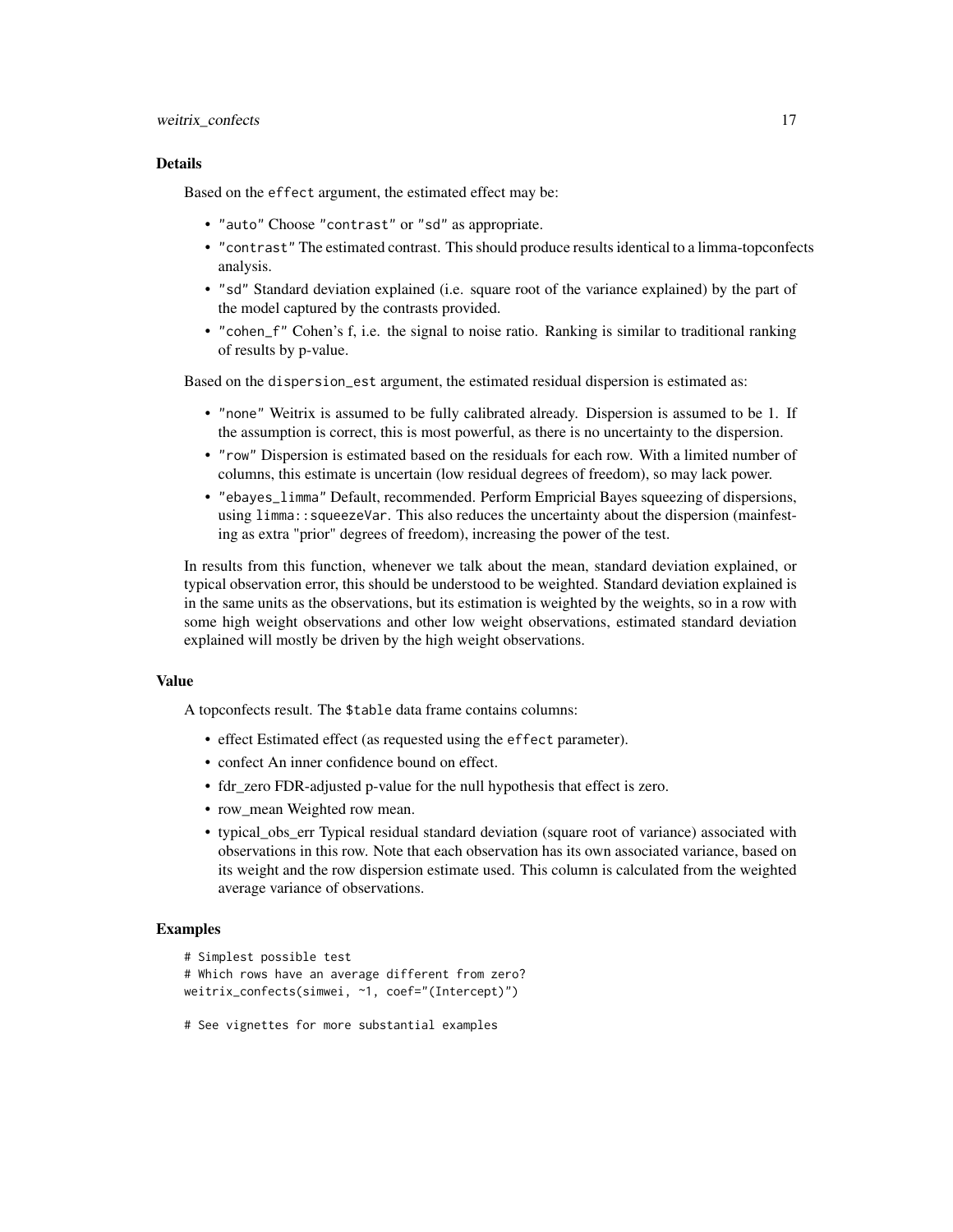<span id="page-17-0"></span>weitrix\_dispersions *Calculate row dispersions*

# Description

Calculate the dispersion of each row. For each observation, this value divided by the weight gives the observation's variance.

# Usage

```
weitrix_dispersions(weitrix, design = \sim1)
```
#### Arguments

| weitrix | A weitrix object, or an object that can be converted to a weitrix with as weitrix.                                                                              |
|---------|-----------------------------------------------------------------------------------------------------------------------------------------------------------------|
| design  | A formula in terms of coldata (weitrix or a design matrix, which will be fitted<br>to the weitrix on each row. Can also be a pre-existing Components object, in |
|         | which case the existing fits (design \$row) are used.                                                                                                           |

#### Value

A numeric vector.

# Examples

```
# Using a model just containing an intercept
weitrix_dispersions(simwei, ~1)
# Allowing for one component of variation, the dispersions are lower
comp <- weitrix_components(simwei, p=1, verbose=FALSE)
weitrix_dispersions(simwei, comp)
```
weitrix\_elist *Convert a weitrix object to a limma EList object*

# Description

The resulting object can be used as input to limma::lmFit for a limma analysis.

#### Usage

```
weitrix_elist(weitrix)
```
#### Arguments

weitrix A weitrix object.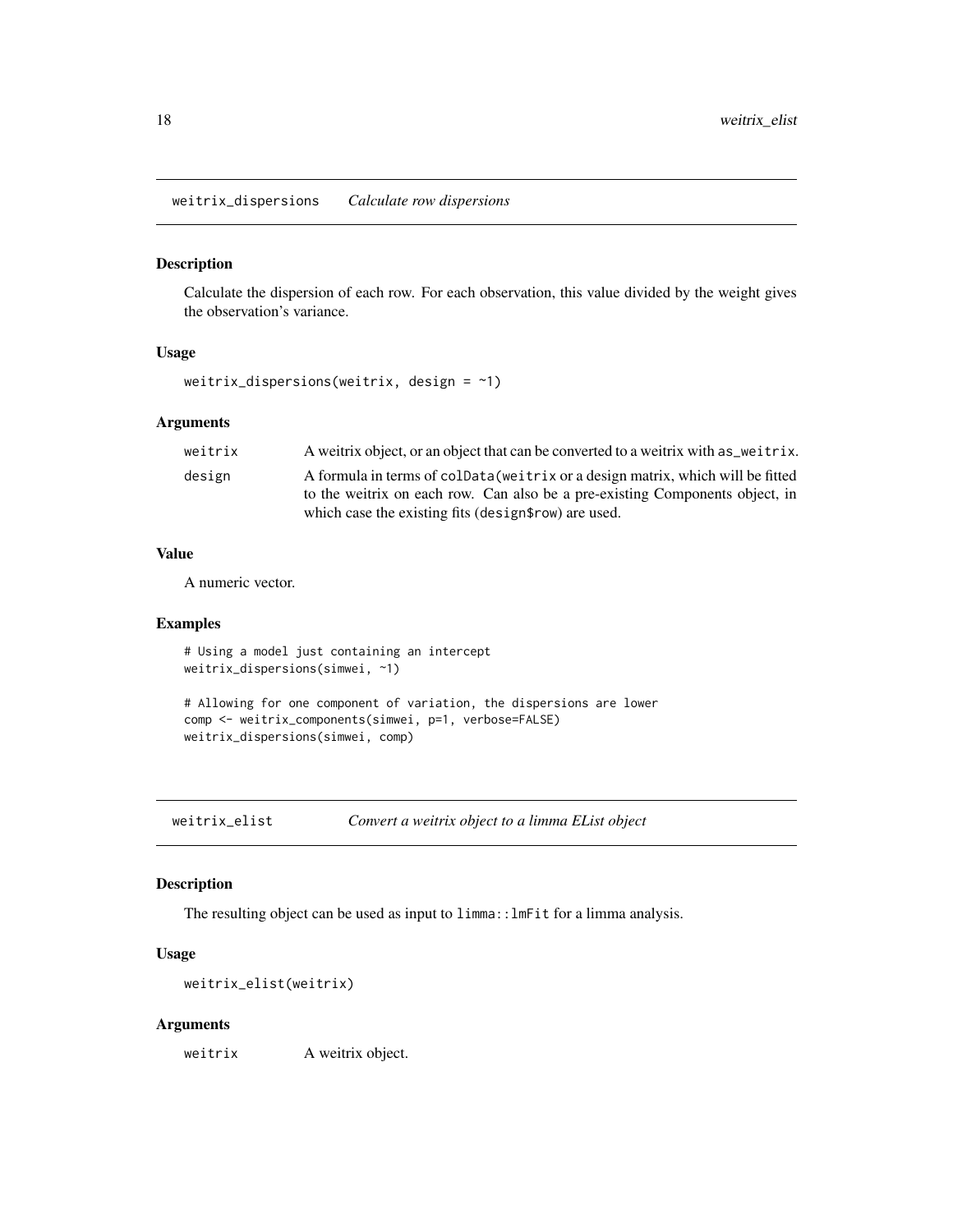<span id="page-18-0"></span>weitrix\_hill 19

# Value

A limma EList object.

#### Examples

library(limma)

```
elist <- weitrix_elist(simwei)
design <- model.matrix(~true_score, data=colData(simwei))
fit <- lmFit(elist, design)
# ...perform further limma analysis steps as desired...
```

| weitrix hill | Calculate Hill numbers (effective number of observations) for rows or |
|--------------|-----------------------------------------------------------------------|
|              | columns                                                               |

# Description

Effective numbers of observations. order=0 produces count of non-zero weights. order=1 produces exp(entropy). order=2 produces the inverse Simpson index.

# Usage

```
weitrix_hill(weitrix, what = c("row", "col"), order = 2)
```
# Arguments

| weitrix | A weitrix object.                                        |
|---------|----------------------------------------------------------|
| what    | Calculate for rows ("row") (default) or columns ("col")? |
| order   | Order of the Hill numbers.                               |

#### Value

A numeric vector of effective numbers of observations.

#### Examples

```
weitrix_weights(simwei)
```

```
weitrix_hill(simwei, what="row", order=0)
weitrix_hill(simwei, what="row", order=1)
weitrix_hill(simwei, what="row", order=2)
weitrix_hill(simwei, what="col", order=0)
weitrix_hill(simwei, what="col", order=1)
weitrix_hill(simwei, what="col", order=2)
```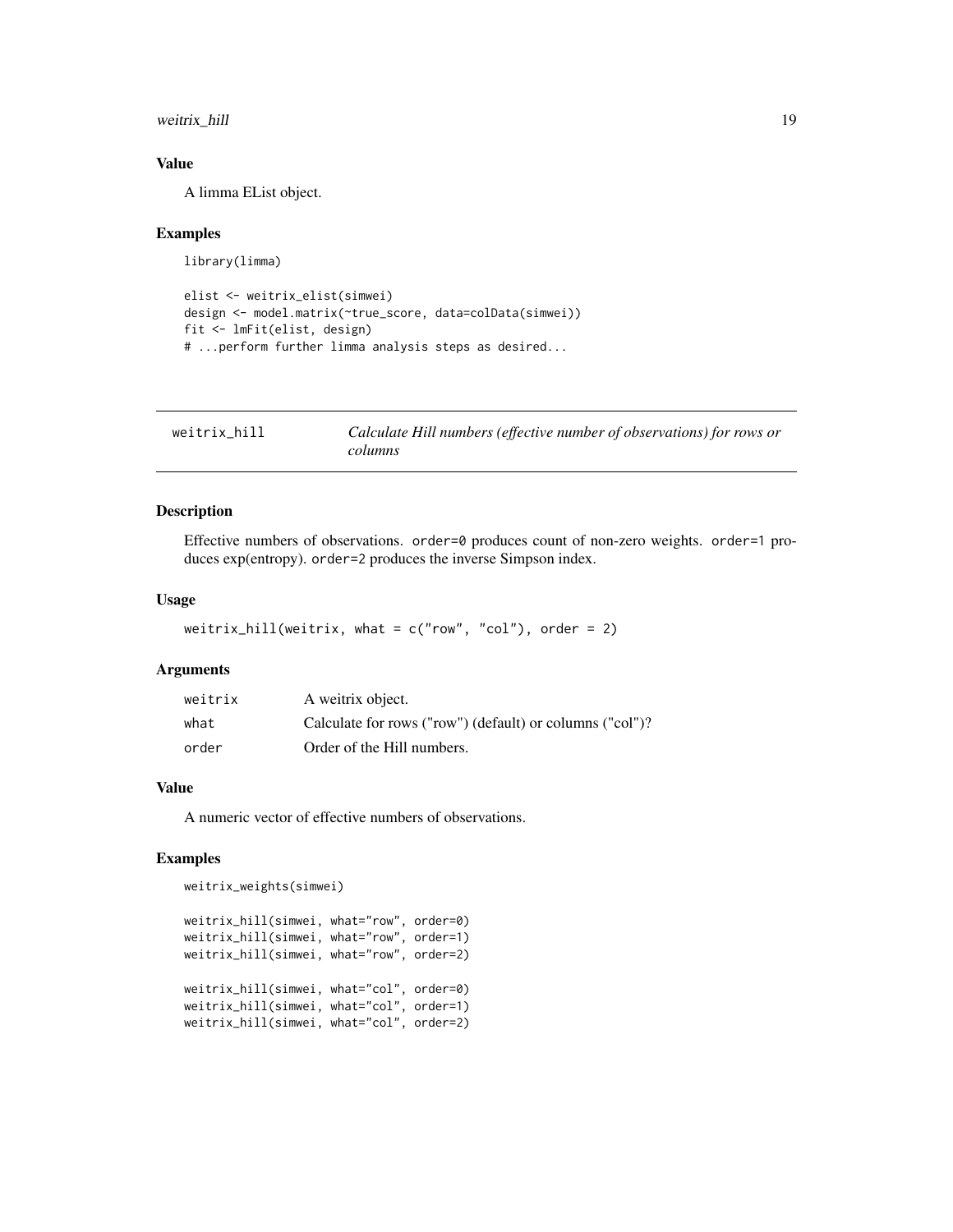<span id="page-19-0"></span>

#### Description

Values are generated with variance equal to 1/weight. This can be used to see what R-squared would be achieved with purely random data, and therefore an appropriate number of components to use. This is known as Parallel Analysis.

#### Usage

```
weitrix_randomize(weitrix)
```
#### Arguments

weitrix A weitrix object, or an object that can be converted to a weitrix with as\_weitrix.

# Value

A SummarizedExperiment object with metadata fields marking it as a weitrix.

# See Also

[components\\_seq\\_screeplot](#page-3-1)

# Examples

```
weitrix_randomize(simwei)
```
weitrix\_sd\_confects *Find rows with confidently excessive variability in a calibrated weitrix*

#### Description

Find rows with confident excess standard deviation beyond what is expected based on the weights of a calibrated weitrix. This may be used, for example, to find potential marker genes.

#### Usage

```
weitrix_sd_confects(
  weitrix,
  design = -1,
  fdr = 0.05,
  step = 0.001,assume_normal = TRUE
)
```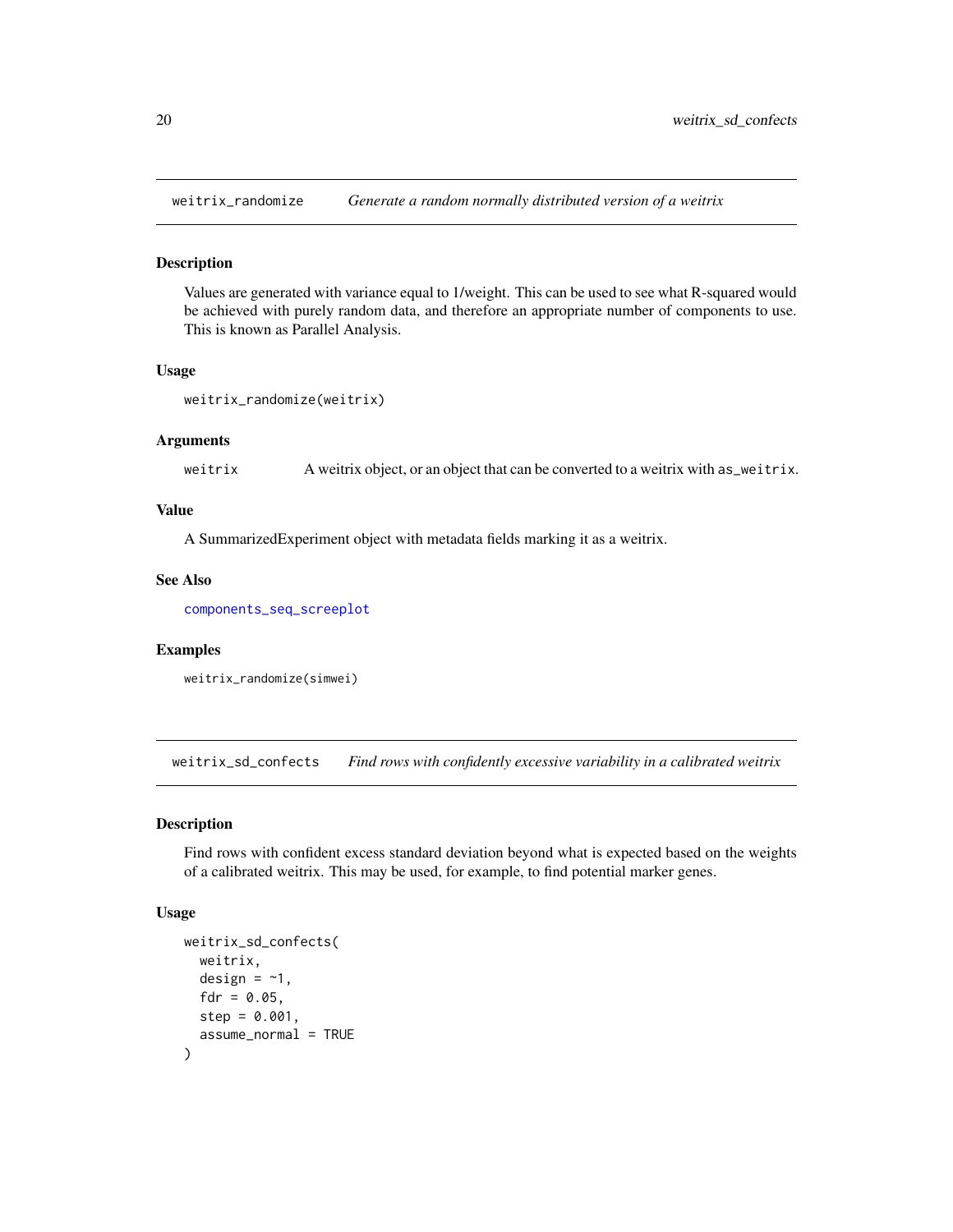#### **Arguments**

| weitrix       | A weitrix object, or an object that can be converted to a weitrix with as veitrix.                                                                                                                                                                                                                                                                                                                                                                                            |
|---------------|-------------------------------------------------------------------------------------------------------------------------------------------------------------------------------------------------------------------------------------------------------------------------------------------------------------------------------------------------------------------------------------------------------------------------------------------------------------------------------|
| design        | A formula in terms of colData (weitrix or a design matrix, which will be fitted<br>to the weitrix on each row. Can also be a pre-existing Components object, in<br>which case the existing fits (design frow) are used.                                                                                                                                                                                                                                                       |
| fdr           | False Discovery Rate to control for.                                                                                                                                                                                                                                                                                                                                                                                                                                          |
| step          | Granularity of effect sizes to test.                                                                                                                                                                                                                                                                                                                                                                                                                                          |
| assume_normal | Assume weighted residuals are normally distributed? Assumption of normality<br>is quite a strong assemption here. If TRUE, tests are based on the weighted<br>squared residuals following a chi-squared distribution. If FALSE, tests are based<br>on assuming the dispersion follows an asymptotically normal distribution, with<br>variance estimated from the weighted squared residuals. If FALSE, a reasonably<br>large number of columns is required. Defaults to TRUE. |

#### Details

Important note: With the default setting of assume\_normal=TRUE, the "confect" values produced by this method are only valid if the weighted residuals are close to normally distributed. If you have a reasonably large number of columns (eg single cell data), you can and should relax this assumption by specifying assume\_normal=FALSE.

This is a conversion of the "dispersion" statistic for each row into units that are more readily interpretable, accompanied by confidence bounds with a multiple testing correction.

We are looking for further perturbation of observed values beyond what is accounted for by a linear model and, further, beyond what is expected based on the observation weights (assumed to be calibrated and so interpreted as 1/variance). We are seeking to estimate the standard deviation of this further perturbation.

The weitrix must have been calibrated for results to make sense.

Top confident effect sizes are found using the topconfects method, based on the model that the observed weighted sum of squared residuals being non-central chi-square distributed.

Note that all calculations are based on weighted residuals, with a rescaling to place results on the original scale. When a row has highly variable weights, this is an approximation that is only sensible if the weights are unrelated to the values themselves.

#### Value

A topconfects result. The \$table data frame contains columns:

- effect Estimated excess standard deviation, in the same units as the observations themselves. 0 if the dispersion is less than 1.
- confect A lower confidence bound on effect.
- row\_mean Weighted mean of observations in this row.
- typical\_obs\_err Typical accuracy of each observation.
- dispersion Dispersion. Weighted sum of squared residuals divided by residual degrees of freedom.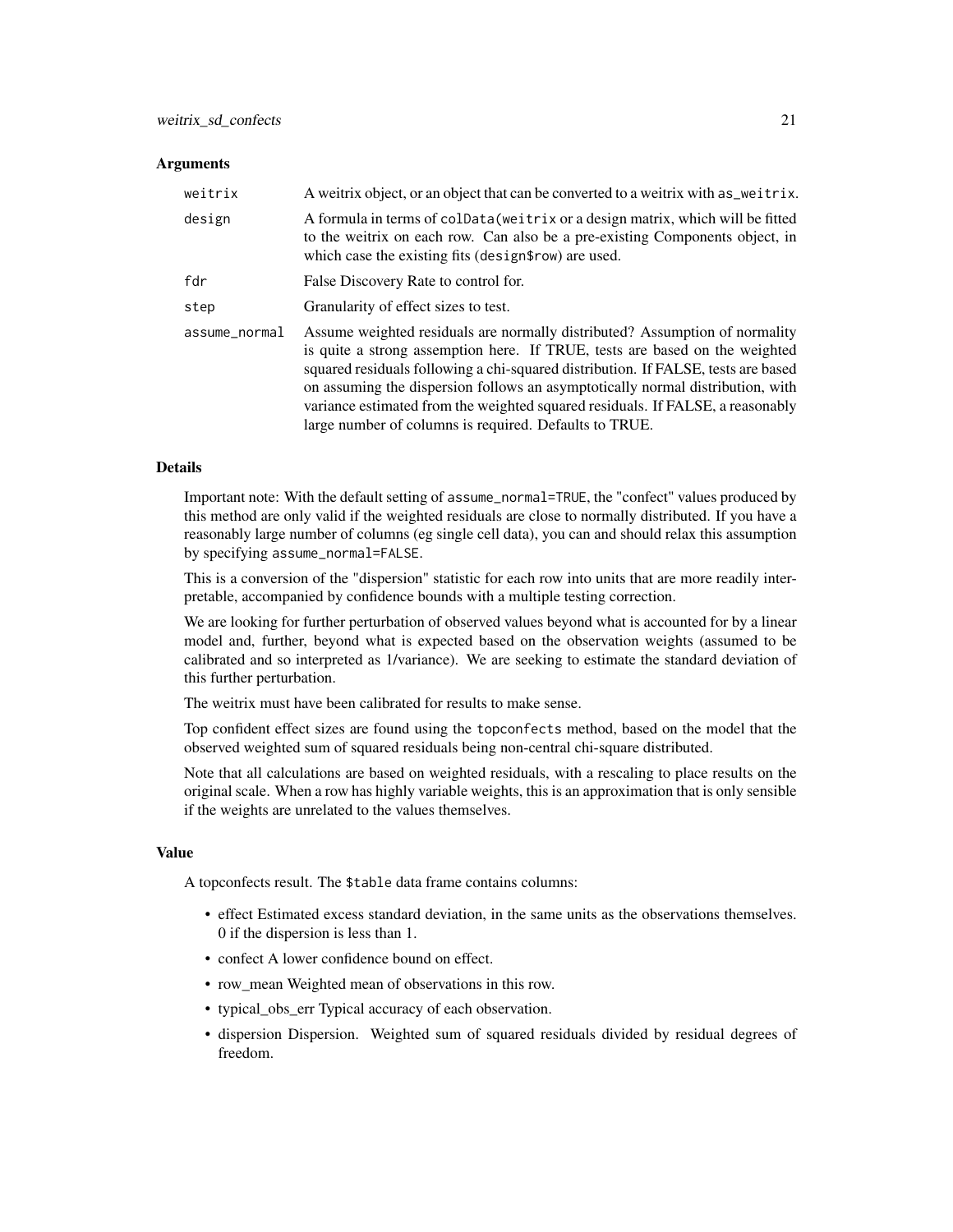- n\_present Number of observations with non-zero weight.
- df Degrees of freedom. n minus the number of coefficients in the model.
- fdr\_zero FDR-adjusted p-value for the null hypothesis that effect is zero.

Note that dispersion = effect^2/typical\_obs\_err^2 + 1 for non-zero effect values.

# Examples

```
# weitrix_sd_confects should only be used with a calibrated weitrix
calwei <- weitrix_calibrate_all(simwei, ~1, ~1)
```

```
weitrix_sd_confects(calwei, ~1)
```
weitrix\_weights *Get or set a weitrix object's "weights" matrix*

# Description

Gets or sets the appropriate assay in the SummarizedExperiment object.

# Usage

```
weitrix_weights(weitrix)
```
weitrix\_weights(x) <- value

#### Arguments

| weitrix | A weitrix object.      |
|---------|------------------------|
| X       | The weitrix to modify. |
| value   | The new matrix.        |

#### Value

A matrix-like object such as a matrix or a DelayedArray.

# Examples

weitrix\_weights(simwei)

<span id="page-21-0"></span>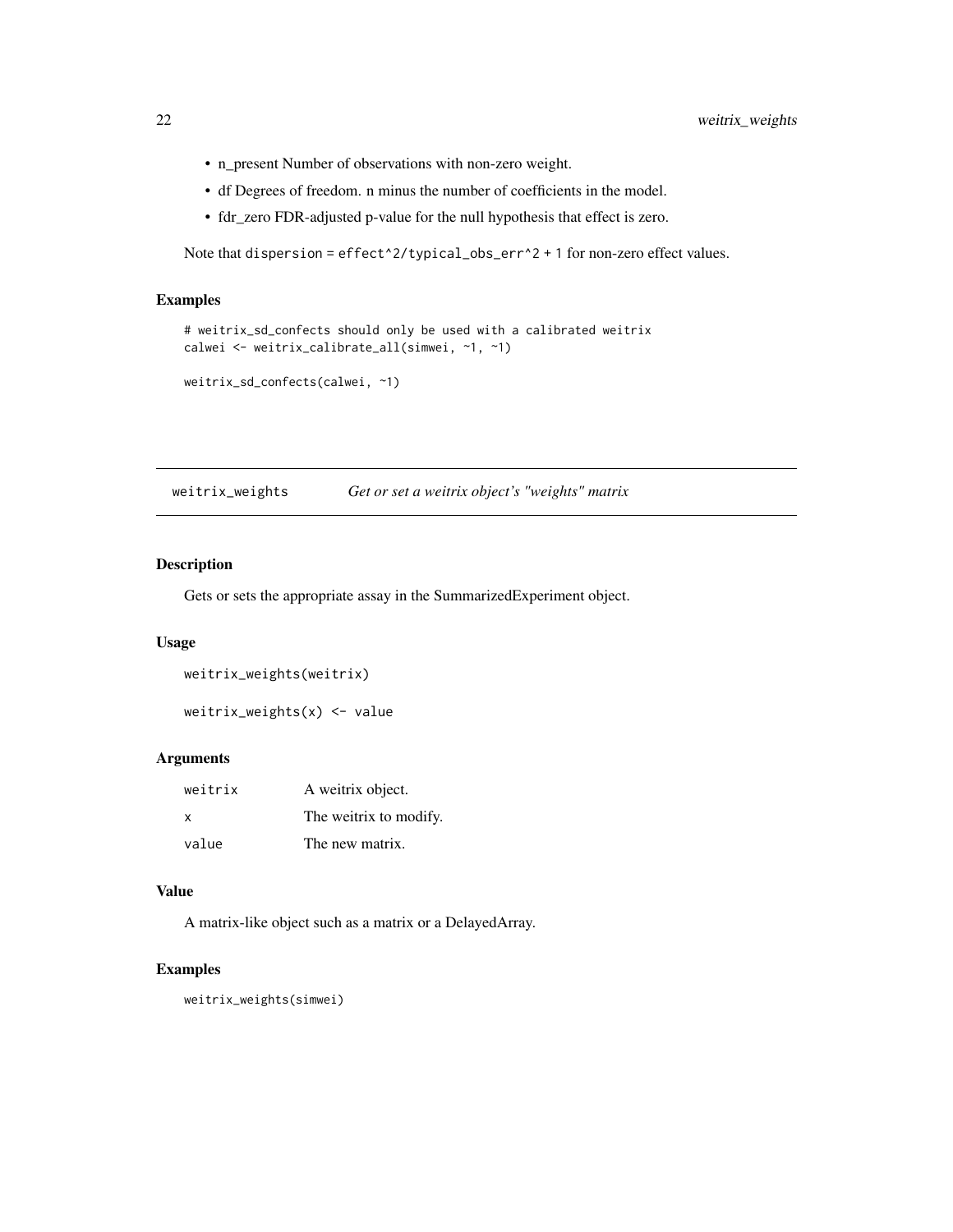<span id="page-22-0"></span>

# Description

Gets or sets the appropriate assay in the SummarizedExperiment object.

#### Usage

```
weitrix_x(weitrix)
```
weitrix\_x(x) <- value

# Arguments

| weitrix | A weitrix object.      |
|---------|------------------------|
| X       | The weitrix to modify. |
| value   | The new matrix.        |

#### Value

A matrix-like object such as a matrix or a DelayedArray.

# Examples

```
weitrix_x(simwei)
simwei2 <- simwei
weitrix_x(simwei2) <- weitrix_x(simwei2) * 2
```
well\_knotted\_spline *Natural cubic spline with good choice of knots*

# Description

For use in model formulas, natural cubic spline as in splines: : ns but with knot positions chosen using k-means rather than quantiles. Automatically uses less knots if there are insufficient distinct values.

#### Usage

```
well_knotted_spline(x, n_knots, verbose = TRUE)
```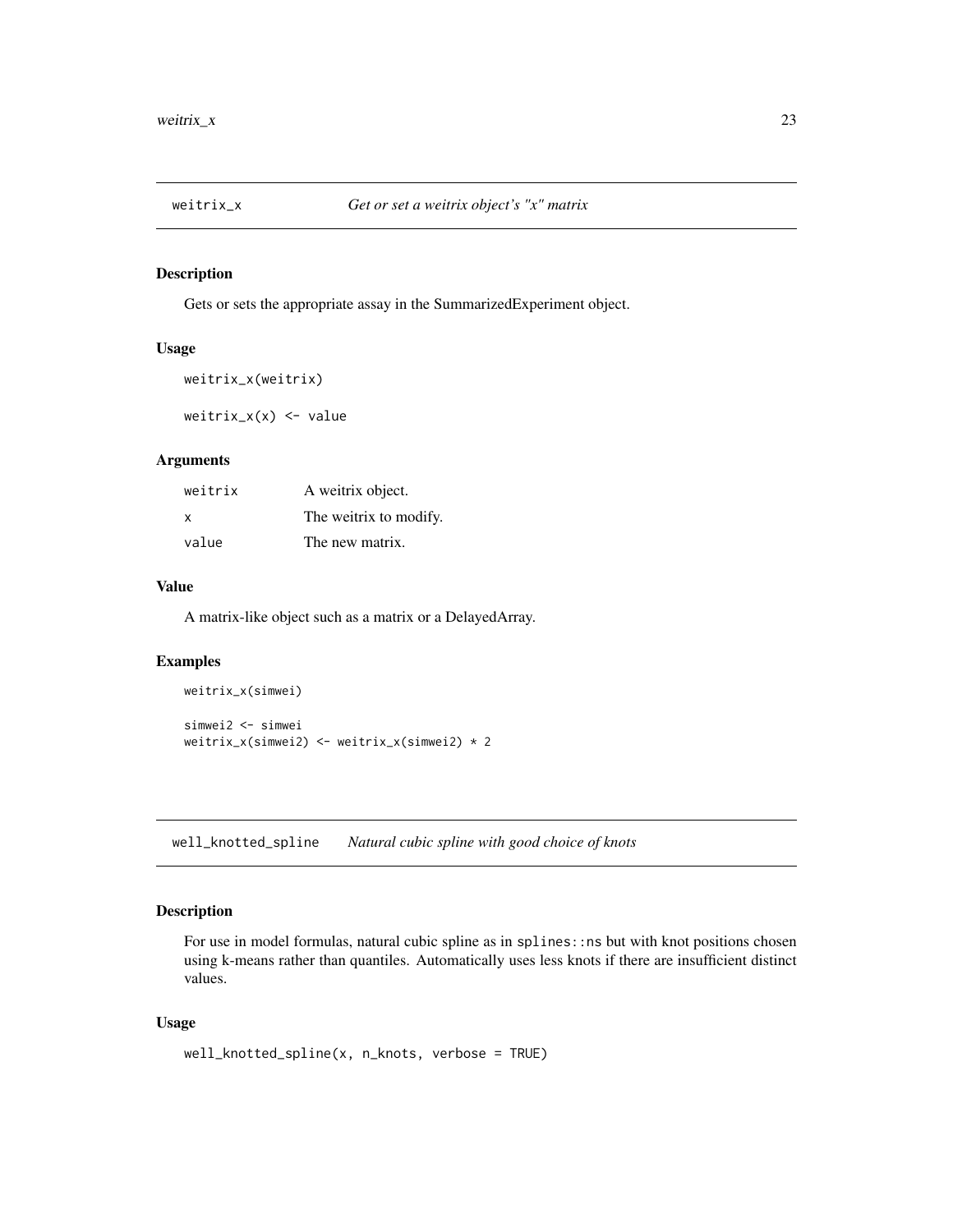#### <span id="page-23-0"></span>Arguments

| X       | The predictor variable. A numeric vector.          |
|---------|----------------------------------------------------|
| n knots | Number of knots to use.                            |
| verbose | If TRUE, produce a message about the knots chosen. |

#### Details

Wong (1982, 1984) showed the asymptotic density of k-means in 1 dimension is proportional to the cube root of the density of x. Compared to using quantiles (the default for [ns](#page-0-0)), choosing knots using k-means produces a better spread of knot locations if the distribution of values is very uneven.

k-means is computed in an optimal, deterministic way using [Ckmeans.1d.dp](#page-0-0).

#### Value

A matrix of predictors, similar to [ns](#page-0-0).

This function supports "safe prediction" (see [makepredictcall](#page-0-0)). Original knot locations will be used for prediction with [predict](#page-0-0).

#### References

Wong, M. (1982). Asymptotic properties of univariate sample k-means clusters. Working paper #1341-82, Sloan School of Management, MIT. [https://dspace.mit.edu/handle/1721.1/](https://dspace.mit.edu/handle/1721.1/46876) [46876](https://dspace.mit.edu/handle/1721.1/46876)

Wong, M. (1984). Asymptotic properties of univariate sample k-means clusters. *Journal of Classification*, 1(1), 255–270. <https://doi.org/10.1007/BF01890126>

#### See Also

[ns](#page-0-0), [makepredictcall](#page-0-0)

#### Examples

lm(mpg ~ well\_knotted\_spline(wt,3), data=mtcars)

# When insufficient unique values exist, less knots are used lm(mpg ~ well\_knotted\_spline(gear,3), data=mtcars)

```
library(ggplot2)
ggplot(diamonds, aes(carat, price)) +
  geom_point() +
   geom_smooth(method="lm", formula=y~well_knotted_spline(x,10))
```